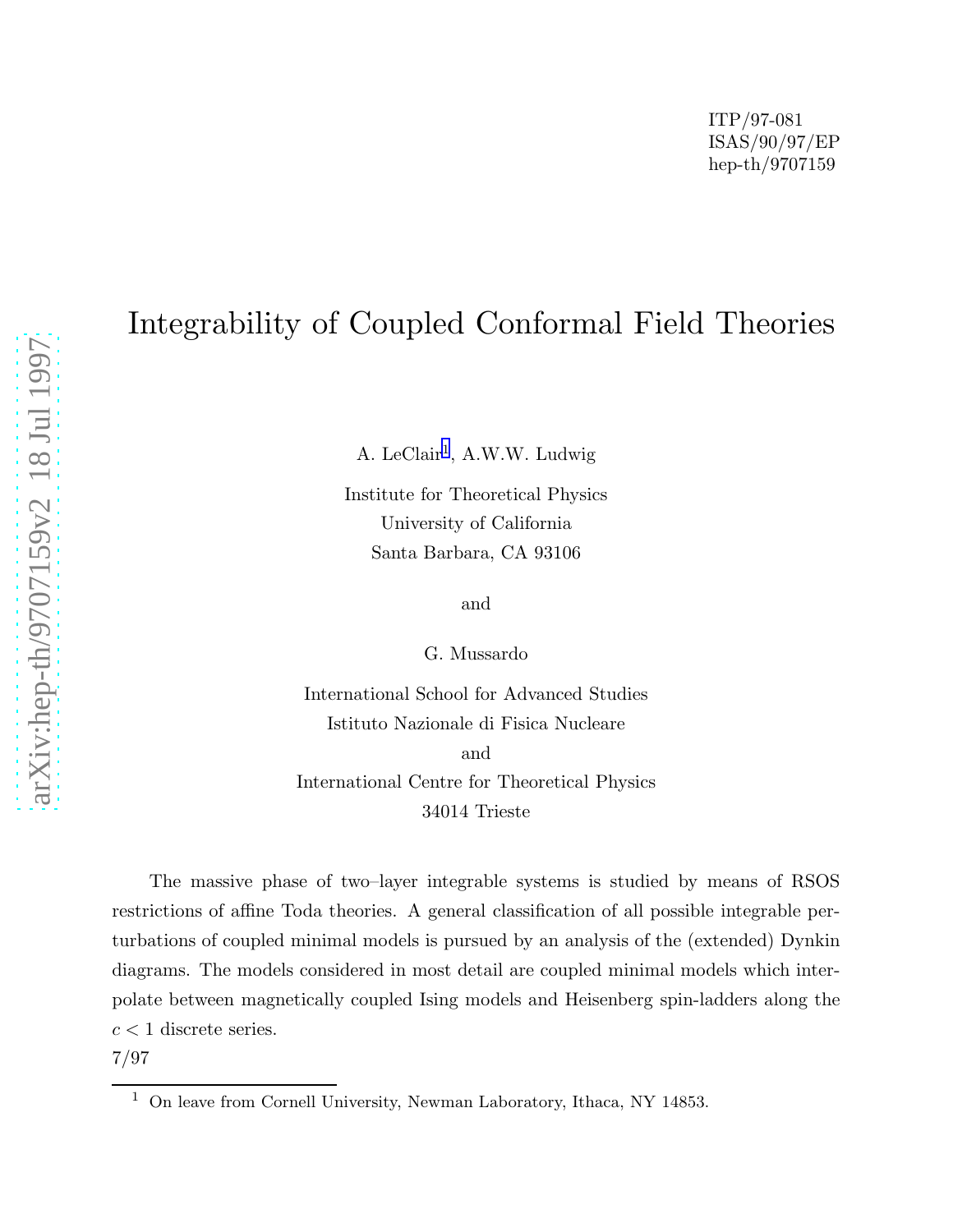### 1. Introduction

Since the works of Belavin, Polyakov and Zamolodchikov on conformally invariant two dimensional systems and integrable deformations thereof[[1](#page-21-0)][[2\]](#page-21-0), and Andrews, Baxter and Forrester on related integrable lattice solid–on–solid models[[3\]](#page-21-0), much important progress has been reported on the classification of all possible universality classes of two-dimensional statistical models as well as on the complete control of the scaling region nearby (see, for instance $[4][5][6]$  $[4][5][6]$  $[4][5][6]$  $[4][5][6]$  $[4][5][6]$ ). In particular, the method of exact relativistic scattering [\[7](#page-21-0)] and related form factor techniques[[8\]\[9](#page-21-0)] has permitted an exact solution of many models, including for instance the long–standing problem of the two–dimensional Ising model in a magnetic field  $[2][10]$  $[2][10]$  $[2][10]$ . The techniques of Exact Integrability have recently also been shown to be a powerful tool for providing non-perturbative answers for experimentally important strongly interacting Solid State physics problems[\[11](#page-21-0)][[12\]](#page-21-0).

In this paper we exhibit a large class of new integrable two-dimensional systems. These are two planar systems (one on top of the other) coupled together by operators which lead to integrable theories (Figure 1).



Figure 1. Two coupled two-dimensional models.

Our models are to be thought of as in the same category of so-called spin-ladders (See for instance refs. [\[13](#page-21-0)][[14\]](#page-21-0) and references therein.) In fact, they are generalization of these systems. The models we treat in most detail are two coupled minimal models, interpolating between two magnetically coupled Ising models and Heisenberg spin-ladders along the  $c < 1$  discrete series. (The central charge of the unperturbed models ranges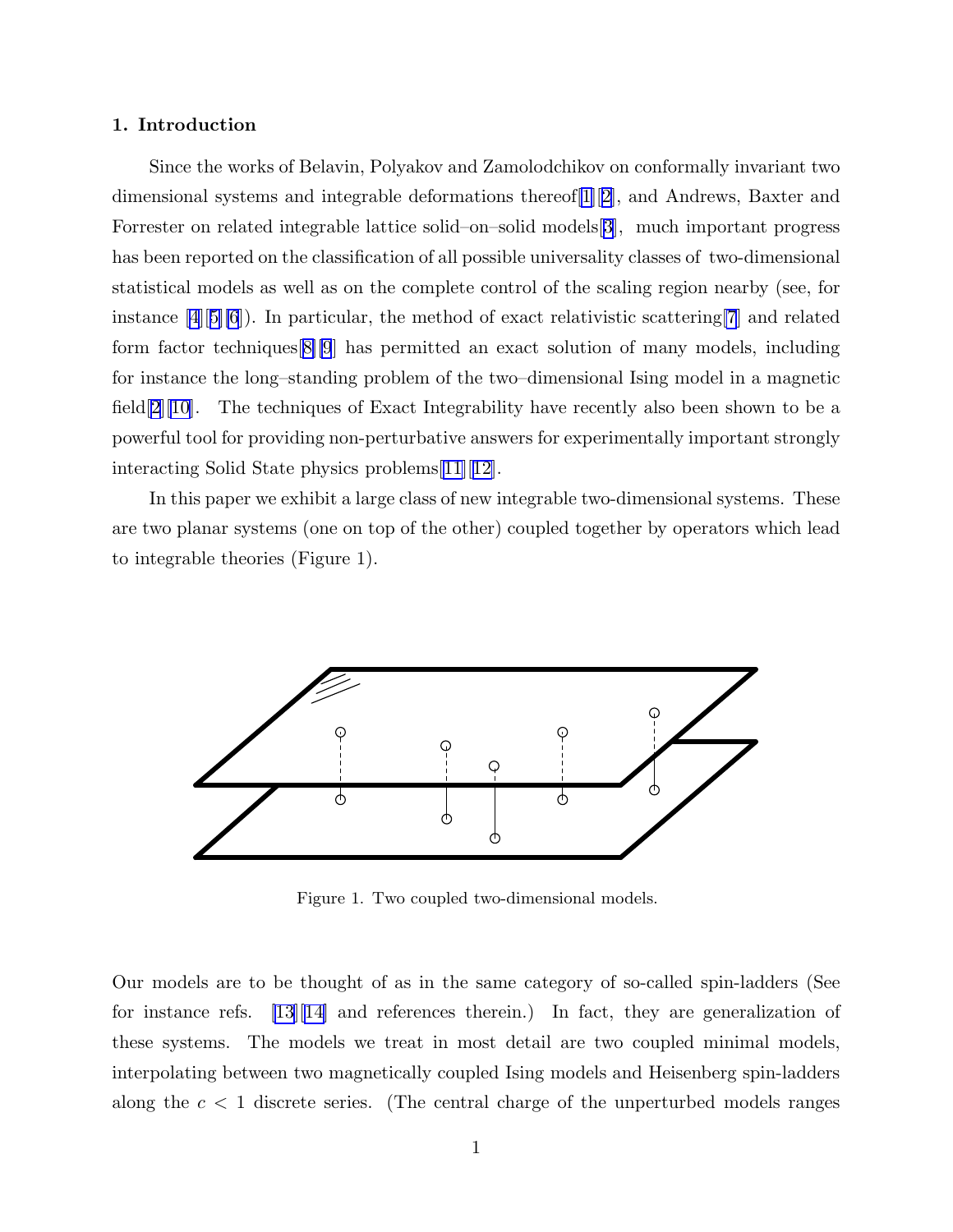<span id="page-2-0"></span>from  $c = 1$  to  $c = 2$ .) These are however only special cases of a much more general class of integrable models which we identify using properties of the (extended) Dynkin diagram of affine Lie algebras. These include: (i) two coupled  $SO(2n)$  coset theories, where the central charges of the unperturbed models range from  $c = 2$  (two coupled orbifolds) to  $c = 2n$  (two coupled  $SO(2n)_1$  current algebras), and (ii): four coupled minimal models with unperturbed central charges ranging from  $c = 2$  to  $c = 4$ .

The integrable models studied here are bulk theories which are massive in the infrared. Corresponding integrable massless flows in impurity models are studied by two of us in[\[15](#page-21-0)]. These are generalizations of models which have recently attracted much attention in Condensed Matter physics, such as in the context of point contacts in the fractional quantum Hall effect, and Impurities in Quantum Wires (see e.g.[[16\]\[11](#page-21-0)]).

In this paper the emphasis is on the aspects coming from the integrability of the interlayer coupling and on the exact results which follow. We will show, in particular, that the on–shell dynamics of such systems admits a description in terms of an exact scattering theory. The exact scattering amplitudes as well as the exact spectrum of excitations can be computed by employing the RSOS reduction scheme based on the quantum symmetries of the models[\[17](#page-21-0)][[18\]](#page-21-0). An important representative of the class of the models analyzed in this paper consists of the two–layer Ising system coupled together by their magnetization operators  $\sigma_1$  and  $\sigma_2$ . A simple mean–field analysis indicates that in this case the interaction between the two layers drives the system into a massive phase. We will determine the exact dynamics of this model by providing the spectrum of the massive excitations of this model as well as all their S–matrix amplitudes.

The paper is organized as follows: in Section 2 we analyze a particular integrable coupling between two minimal models of conformal field theory (CFT), the latter being regarded as a coset construction on  $SU(2)$ . In Section 3 we study the integrability of coupled conformal field theories under a more general setting based on (Affine) Toda Field Theory. Finally, in Section 4 the spectrum and the S-matrix of (magnetically) coupled minimal models are worked out explicitly. In Section 5 the conclusions of this work are presented.

# 2. Coupled Minimal Models and  $_{q}d_{3}^{(2)}$  and  $_{q}c_{2}^{(1)}$  Affine Lie Algebras

Let  $\mathcal{C}^{(k)}$  denote the minimal unitary conformal field theory (CFT) with central charge

$$
c_k = 1 - \frac{6}{(k+2)(k+3)}, \qquad (2.1)
$$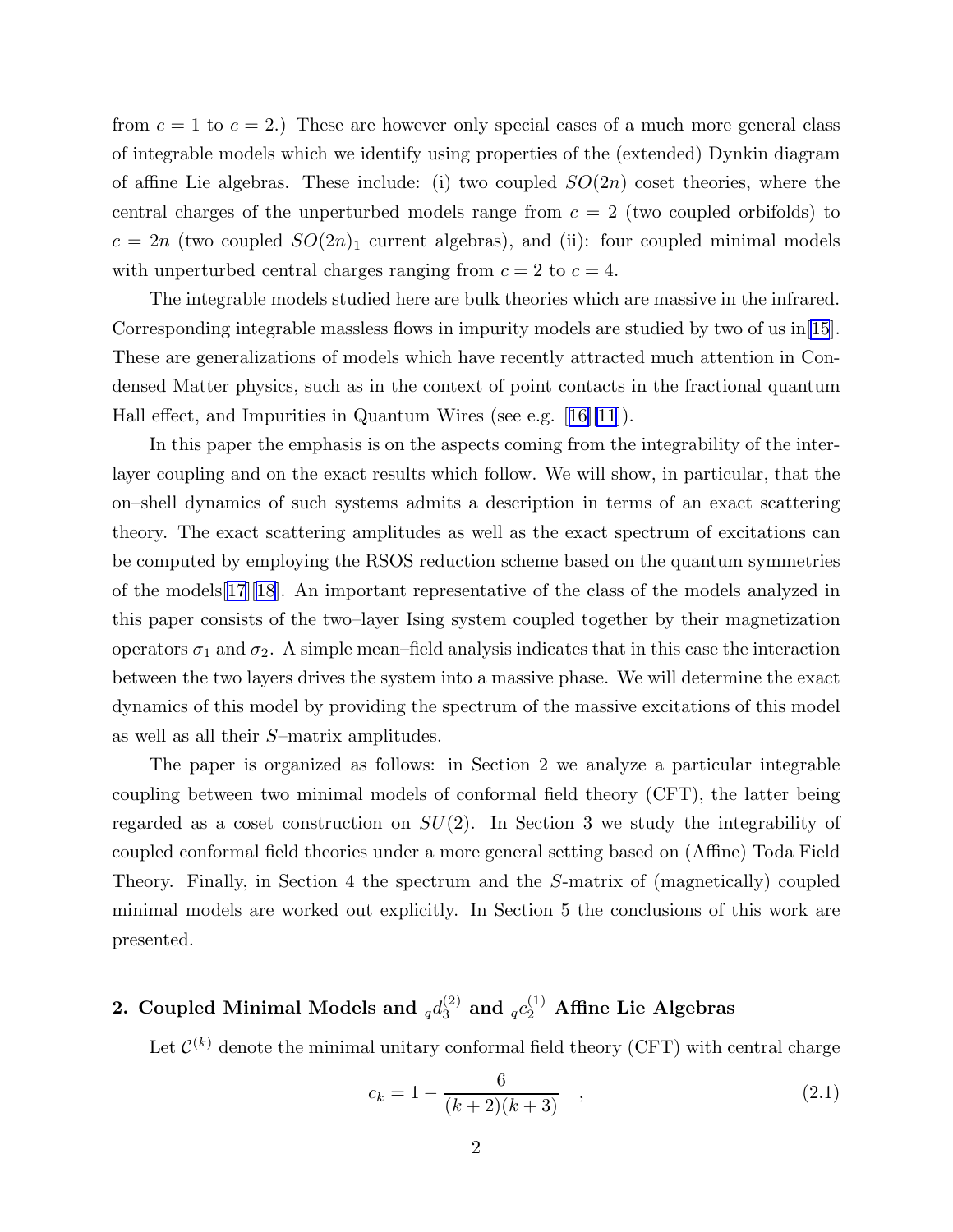<span id="page-3-0"></span> $k = 1, 2, \dots$  These models have local primary fields  $\sigma = \Phi_{1,2}$ ,  $\tilde{\sigma} = \Phi_{2,1}$ ,  $\varepsilon = \Phi_{1,3}$ , and  $\widetilde{\varepsilon} = \Phi_{3,1}$  with scaling dimension:

$$
\dim(\sigma) = 2\Delta_{\sigma} = \frac{1}{2} \left( \frac{k}{k+3} \right) \qquad \dim(\widetilde{\sigma}) = 2\Delta_{\widetilde{\sigma}} = \frac{1}{2} \left( \frac{k+5}{k+2} \right)
$$

$$
\dim(\widetilde{\varepsilon}) = 2\Delta_{\widetilde{\varepsilon}} = 2 \left( \frac{k+1}{k+3} \right) \qquad \dim(\widetilde{\varepsilon}) = 2\Delta_{\widetilde{\varepsilon}} = 2 \left( \frac{k+4}{k+2} \right). \tag{2.2}
$$

(Here, dim refers to the sum of left and right conformal dimension.) We define four infinite series of models  $\mathcal{M}_{k}^{\sigma}, \mathcal{M}_{k}^{\sigma}, \mathcal{M}_{k}^{\varepsilon}$  and  $\mathcal{M}_{k}^{\varepsilon}$  by coupling two copies of  $\mathcal{C}^{(k)}$  via the operators  $\sigma, \tilde{\sigma}, \varepsilon, \tilde{\varepsilon}$ . This is described by an action which perturbs the tensor product of the two CFT's:

$$
\mathcal{A} = \mathcal{A}_{\mathcal{C}_1^{(k)}} + \mathcal{A}_{\mathcal{C}_2^{(k)}} + \lambda \int d^2x \ \Phi_1 \Phi_2,\tag{2.3}
$$

where the subscripts refer to copy 1 or 2 of  $\mathcal{C}^{(k)}$ , and  $\Phi = \sigma, \tilde{\sigma}, \varepsilon$  or  $\tilde{\varepsilon}$ .

The models  $\mathcal{M}_k^{\sigma}$  and  $\mathcal{M}_k^{\sigma}$  are characterized by relevant perturbations for all k. The models  $\mathcal{M}_k^{\varepsilon}, \mathcal{M}_k^{\varepsilon}$  on the other hand are irrelevant perturbations, except for  $\mathcal{M}_1^{\varepsilon}$  (from the dimensions (2.2), one sees in this case that  $\mathcal{M}_{1}^{\sigma} = \mathcal{M}_{1}^{\varepsilon}$ ). The latter is a strictly marginal perturbation corresponding to the Ashkin-Teller model: we have then a line of fixed points described by the coupling constant  $\lambda$ . With the appropriate choice of sign of  $\lambda$ , the models  $\mathcal{M}_k^{\sigma,\sigma}$  are massive field theories. The other models perhaps describe the infrared limit of an integrable flow from a model with higher central charge in the ultraviolet. We are only concerned in this paper with the massive models, however we will continue to point out where the models  $\mathcal{M}_k^{\varepsilon,\varepsilon}$  reside in the algebraic classification. Also, this information may be useful for coupled non-unitary minimal models.

One approach to integrable perturbations of minimal models and other coset conformal field theories is based on quantum group restrictions of affine Toda theories[[19\]\[20](#page-21-0)][[17](#page-21-0)][[18\]](#page-21-0). Remarkably, the same approach can be applied here to classify the possible integrable perturbations of coupled minimal models. Let us see how this can be achieved.

It is well known that the minimal models  $\mathcal{C}^{(k)}$  of conformal field theory have a descrip-tion in terms of a scalar field with background charge [\[21](#page-21-0)]. Thus two copies of  $\mathcal{C}^{(k)}$  can be represented with two scalar fields  $\phi_1, \phi_2$ , each with the appropriate background charge to give the requisite central charge and the conformal spectrum. In the affine-Toda theory approach to perturbed conformal field theory, one starts with a Toda theory on a finite Lie group g, then identifies the perturbation with an affine extension of g to  $\hat{g}$ . For our problem, the conformal field theory  $\mathcal{C}^{(k)} \otimes \mathcal{C}^{(k)}$  is represented with two scalar fields, thus the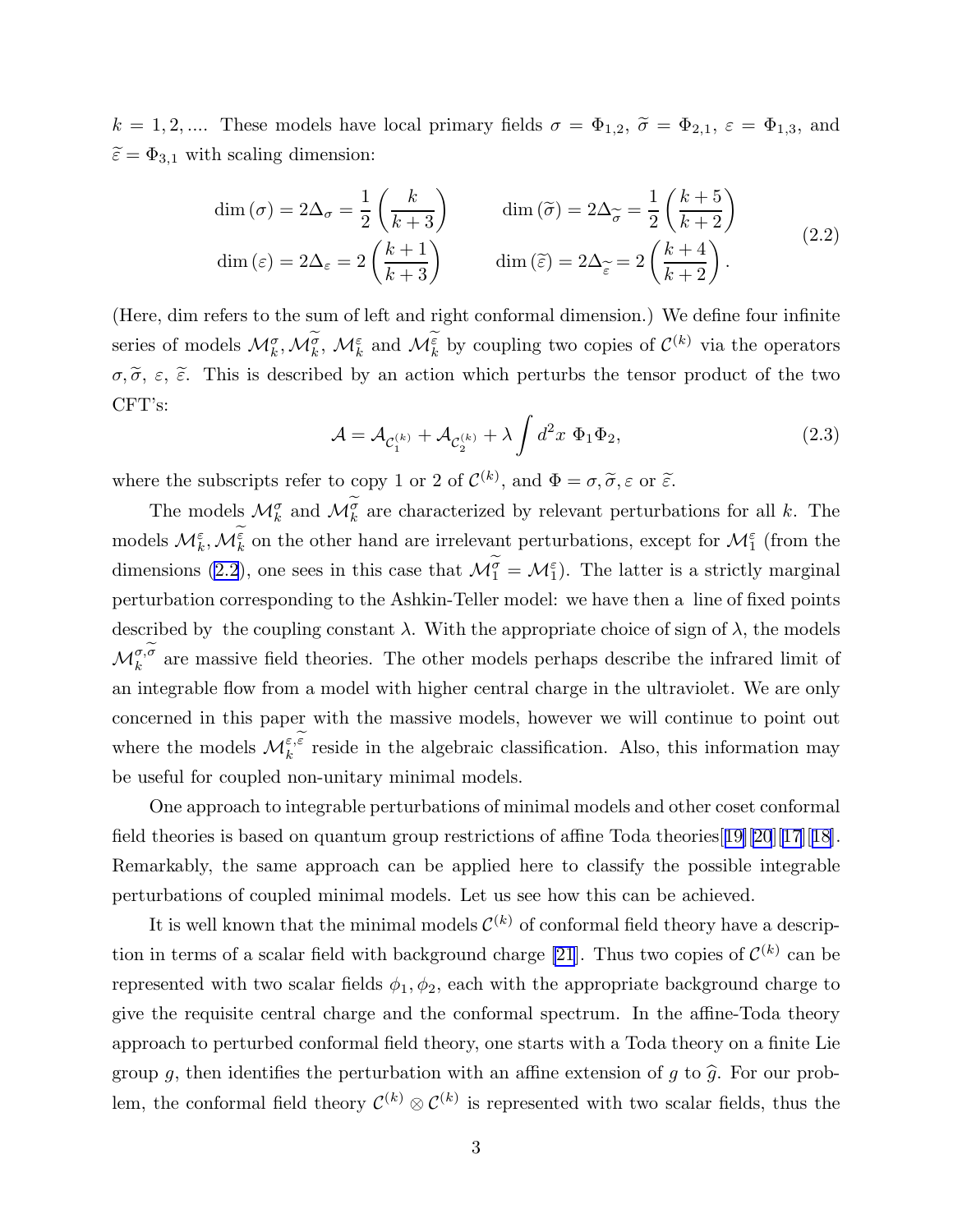rank of  $\hat{g}$  must be three. The other requirement of  $\hat{g}$  is that when the root associated with the perturbation is omitted, the resulting non-affine Toda theory must be an  $su(2) \otimes su(2)$ Toda theory in order to represent  $\mathcal{C}^{(k)} \otimes \mathcal{C}^{(k)}$ . Otherwise stated, if two coupled minimal models can be described by a quantum group restriction of the affine Toda theory  $\hat{g}$ , then the Dynkin diagram of  $\hat{q}$  must contain 3 nodes, and the removal of one node must leave two decoupled nodes with roots of the same length. Referring to the known classification ofaffine Lie algebras [[22\]](#page-21-0), the only possibilities are  $c_2^{(1)}$  $_2^{(1)}$  and  $d_3^{(2)}$  $3^{\binom{2}{3}}$ . Neither of these are simply laced. The Dynkin diagrams for these algebras are shown in Figure 2. Removing the middle node leaves  $su(2) \otimes su(2)$ , thus it is the middle node that will be associated with the perturbation. This is in contrast to the usual application of affine Toda theory to perturbed coset theories, where there the extended affine root  $\alpha_0$  is associated with the perturbation.



Figure 2. Dynkin diagrams for the algebras  $c_2^{(1)}$  $_2^{(1)}$  and  $d_3^{(2)}$  $3^{(2)}$  respectively.

The affine Toda theories associated with the Dynkin diagrams of Fig. 2 are defined by the action

$$
\mathcal{A} = \frac{1}{4\pi} \int d^2x \left( \frac{1}{2} \partial_\mu \vec{\phi} \cdot \partial^\mu \vec{\phi} + \lambda \sum_{\alpha_j} e^{-i\beta \vec{\alpha}_j \cdot \vec{\phi}} \right) , \qquad (2.4)
$$

where here  $\vec{\phi} = (\phi_1, \phi_2), \alpha_j \in \{\alpha_0, \alpha_1, \alpha_2\}$  are simple roots of the affine algebra, and  $\beta$  is a coupling. For a general affine Lie algebra  $\hat{g}, \vec{\phi}$  has rank $(\hat{g}) - 1$  components and the sum runs over all simple roots of  $\hat{g}$ .

For  $c_2^{(1)}$ <sup>(1)</sup>, one can chose  $\vec{\alpha}_0^2 = \vec{\alpha}_2^2 = 2$ ,  $\vec{\alpha}_1^2 = 1$ . The Cartan matrix  $K_{ij} = 2\vec{\alpha}_i \cdot \vec{\alpha}_j / \alpha_j^2$  is

$$
K = \begin{pmatrix} 2 & -2 & 0 \\ -1 & 2 & -1 \\ 0 & -2 & 2 \end{pmatrix} . \tag{2.5}
$$

We will also need  $\vec{\alpha}_0 \cdot \vec{\alpha}_1 = \vec{\alpha}_1 \cdot \vec{\alpha}_2 = -1.$ 

The algebra  $d_3^{(2)}$ <sup>(2)</sup> is the dual of  $c_2^{(1)}$  under the transformation  $\vec{\alpha} \to 2\vec{\alpha}/\alpha^2$ . This duality is the usual one that exchanges the orientation of the arrows of the Dynkin diagram and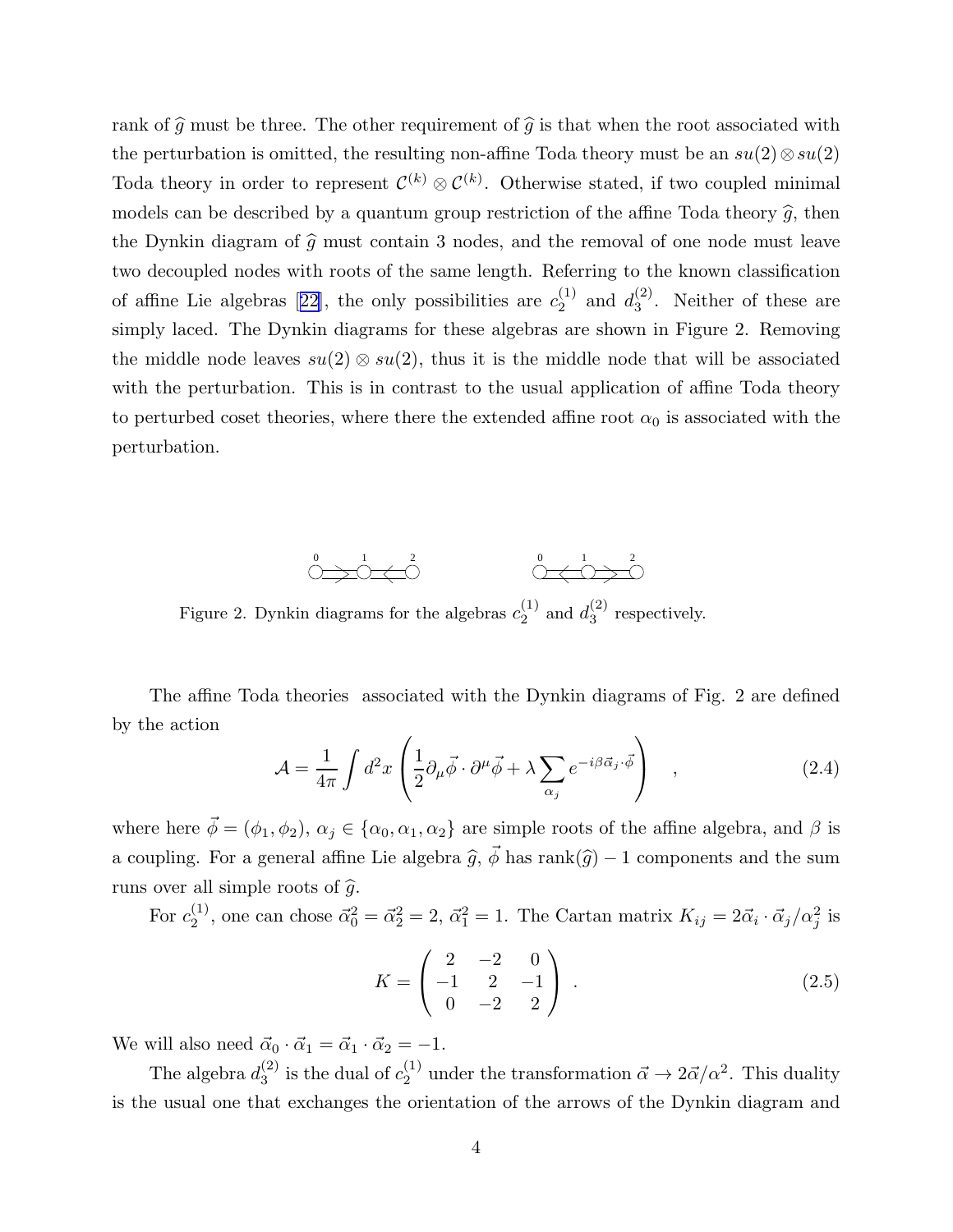<span id="page-5-0"></span>takes K into its transpose. For  $d_3^{(2)}$  $\alpha_3^{(2)}$ , one then has  $\vec{\alpha}_0^2 = \vec{\alpha}_2^2 = 2$ ,  $\vec{\alpha}_1^2 = 4$  and  $\vec{\alpha}_0 \cdot \vec{\alpha}_1 =$  $\vec{\alpha}_2 \cdot \vec{\alpha}_1 = -2.$ 

We identify the  $\alpha_0$  and  $\alpha_2$  terms in the Toda potential with the conformal field theory  $\mathcal{C}^{(k)}\otimes\mathcal{C}^{(k)}$ , which requires these operators to have left and right conformal dimension equal to 1. This can be accomplished by turning on a background charge  $\vec{\gamma}$  with modified energy momentum tensor

$$
T = -\frac{1}{2}\partial_z\vec{\phi}\cdot\partial_z\vec{\phi} + i\sqrt{2}\vec{\gamma}\cdot\partial_z^2\vec{\phi} \quad . \tag{2.6}
$$

We take  $\vec{\gamma} = \gamma(\vec{\alpha}_0 + \vec{\alpha}_2)$ , which leads to the central charge  $c = 2(1 - 48\gamma^2)$ . Identifying  $c = 2c_k$ , one fixes the parameter  $\gamma$  to be

$$
\gamma = \frac{1}{\sqrt{8(k+2)(k+3)}}.
$$
\n(2.7)

The chiral dimension of the exponential operators are then given by

$$
\Delta \left( e^{-i\beta \vec{\alpha} \cdot \vec{\phi}} \right) = \beta^2 \vec{\alpha}^2 / 2 + \sqrt{2} \beta \vec{\alpha} \cdot \vec{\gamma} \quad . \tag{2.8}
$$

Imposing that  $e^{-i\beta \vec{\alpha}_0 \cdot \vec{\phi}}$  and  $e^{-i\beta \vec{\alpha}_2 \cdot \vec{\phi}}$  have dimension 1 leads to the equation

$$
1 = \beta^2 + 2\sqrt{2}\beta\gamma \quad , \tag{2.9}
$$

with two solutions:

$$
\beta_{+} = \sqrt{\frac{k+2}{k+3}} \quad , \qquad \beta_{-} = -\sqrt{\frac{k+3}{k+2}} \quad . \tag{2.10}
$$

Finally, once  $\beta$  and  $\gamma$  are fixed we can identify the chiral dimension of the perturbation as  $\Delta_{\text{pert}} = \Delta(e^{-i\beta \vec{\alpha}_1 \cdot \vec{\phi}})$ . For  $c_2^{(1)}$ <sup>(1)</sup> one finds  $\Delta_{\text{pert}} = 2\Delta_{\sigma}$  for  $\beta_{+}$  and  $\Delta_{\text{pert}} = 2\Delta_{\widetilde{\sigma}}$  for  $\beta_{-}$ . For  $d_3^{(2)}$ <sup>(2)</sup> one finds  $\Delta_{\text{pert}} = 2\Delta_{\varepsilon}$  for  $\beta_+$  and  $\Delta_{\text{pert}} = 2\Delta_{\varepsilon}$  for  $\beta_-$ . We summarize these results by listing below the model and its associated affine Toda theory and coupling:

$$
\mathcal{M}_{k}^{\sigma} : c_{2}^{(1)} \text{ affine Toda with } \beta = \beta_{+} ;
$$
\n
$$
\mathcal{M}_{k}^{\widetilde{\sigma}} : c_{2}^{(1)} \text{ affine Toda with } \beta = \beta_{-} ;
$$
\n
$$
\mathcal{M}_{k}^{\varepsilon} : d_{3}^{(2)} \text{ affine Toda with } \beta = \beta_{+} ;
$$
\n
$$
\mathcal{M}_{k}^{\widetilde{\sigma}} : d_{3}^{(2)} \text{ affine Toda with } \beta = \beta_{-} .
$$
\n(2.11)

With this identification, the spectrum and S-matrices of the models can be obtained as quantum group restrictions of the affine Toda theory. One must bear in mind that the affine Toda theory based on  $\widehat{g}$  possesses the dual quantum affine symmetry  ${}_q\widehat{g}^\vee[23][24]$  ${}_q\widehat{g}^\vee[23][24]$  ${}_q\widehat{g}^\vee[23][24]$  with

$$
q = e^{-i\pi/\beta^2}.\tag{2.12}
$$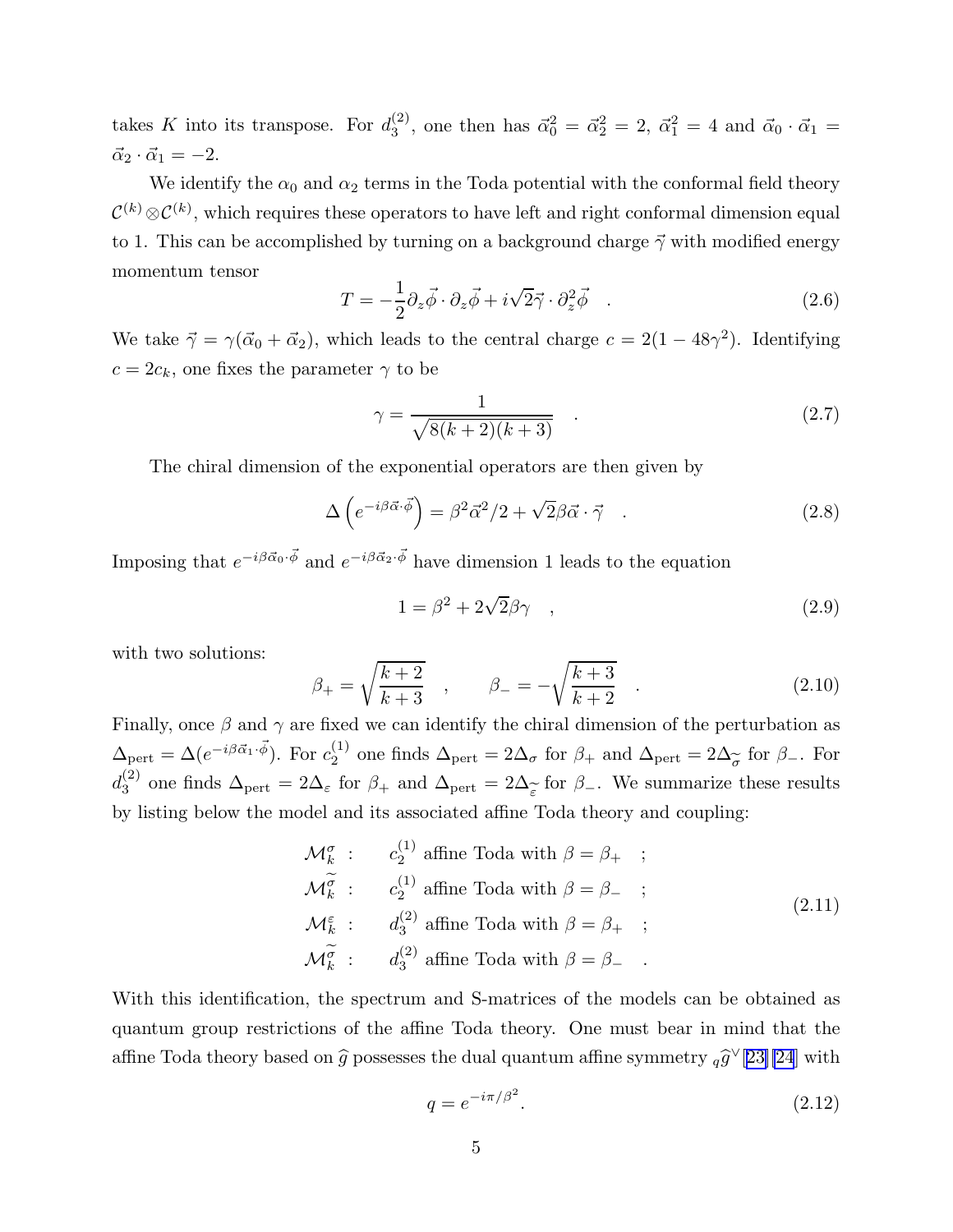<span id="page-6-0"></span>Thus the (restricted) quantum symmetries of the models are as follows:

$$
\mathcal{M}_{k}^{\sigma} : q d_{3}^{(2)} \text{ symmetry}, q = -e^{-i\pi/(k+2)} ;
$$
  
\n
$$
\mathcal{M}_{k}^{\widetilde{\sigma}} : q d_{3}^{(2)} \text{ symmetry}, q = -e^{+i\pi/(k+3)} ;
$$
  
\n
$$
\mathcal{M}_{k}^{\varepsilon} : q c_{2}^{(1)} \text{ symmetry}, q = -e^{-i\pi/(k+2)} ;
$$
  
\n
$$
\mathcal{M}_{k}^{\widetilde{\varepsilon}} : q c_{2}^{(1)} \text{ symmetry}, q = -e^{+i\pi/(k+3)} .
$$
\n(2.13)

Vaysburd first established the integrability of the models  $\mathcal{M}_k^{\sigma,\sigma}$  directly as perturba-tions of cosets [\[25](#page-21-0)],by using the counting arguments of Zamolodchikov [[2\]](#page-21-0). The CFT  $\mathcal{C}^{(k)}$ can be formulated as the coset  $\mathcal{C}^{(k)} = SU(2)_k \otimes SU(2)_1/SU(2)_{k+1}$ , where  $SU(2)_k$  is the  $SU(2)$  current algebra at level k[[26\]](#page-21-0). Using the fact that  $SU(2)_k \otimes SU(2)_k = SO(4)_k$ , one has

$$
\mathcal{C}^{(k)} \otimes \mathcal{C}^{(k)} = \frac{SO(4)_k \otimes SO(4)_1}{SO(4)_{k+1}} \quad . \tag{2.14}
$$

Thus, the models  $\mathcal{M}_k^{\sigma,\sigma}$  can be formulated as perturbations of the  $SO(4)$  cosets by operators of dimension  $2 \cdot \dim (\sigma, \tilde{\sigma})$ . These coset perturbations are not the generic ones which are integrable for arbitrary Lie algebras where the perturbing field is associated with the adjoint representation[[18\]](#page-21-0), and in the affine Toda approach are associated with the affine root  $\vec{\alpha}_0$ ; rather the perturbing fields here are associated with the vector representation. Asexplained in [[25\]](#page-21-0), the latter corresponds to a different way of affinizing  $SO(4)$  to yield the affine algebras  $d_3^{(2)}$  $\begin{smallmatrix} (2)\ 3 \end{smallmatrix},c_2^{(1)}$  $\frac{1}{2}$ .

### 3. General Scheme and Other Examples

### 3.1. Affine Toda Theories for Coupled Conformal Field Theories

The construction of the last section is just an example of a more general one for studying integrability of coupled conformal field theories based on affine Toda theories. Let  $\hat{g}$  denote an affine Lie algebra and  $\{\alpha(\hat{g})\}$  its simple roots,  $\{\vec{\alpha}_0, \vec{\alpha}_1, ..., \vec{\alpha}_r\}$ . In the Dynkin diagram of  $\hat{g}$ , we identify one node and its associated root as the perturbation and denote this root as  $\vec{\alpha}_{pert} \in {\alpha(\hat{g})}$ . We further require that upon removing the node  $\vec{\alpha}_{pert}$  we are left with two decoupled Dynkin diagrams representing  $g_1 \oplus g_2$ , where  $g_1$  and  $g_2$  are finite dimensional, simply laced Lie algebras. By chosing the background charges appropriately, the conformal field theory corresponds to two decoupled conformal Toda theories based on  $g_1$  and  $g_2$ , and because these are simply laced, these can represent the coset theories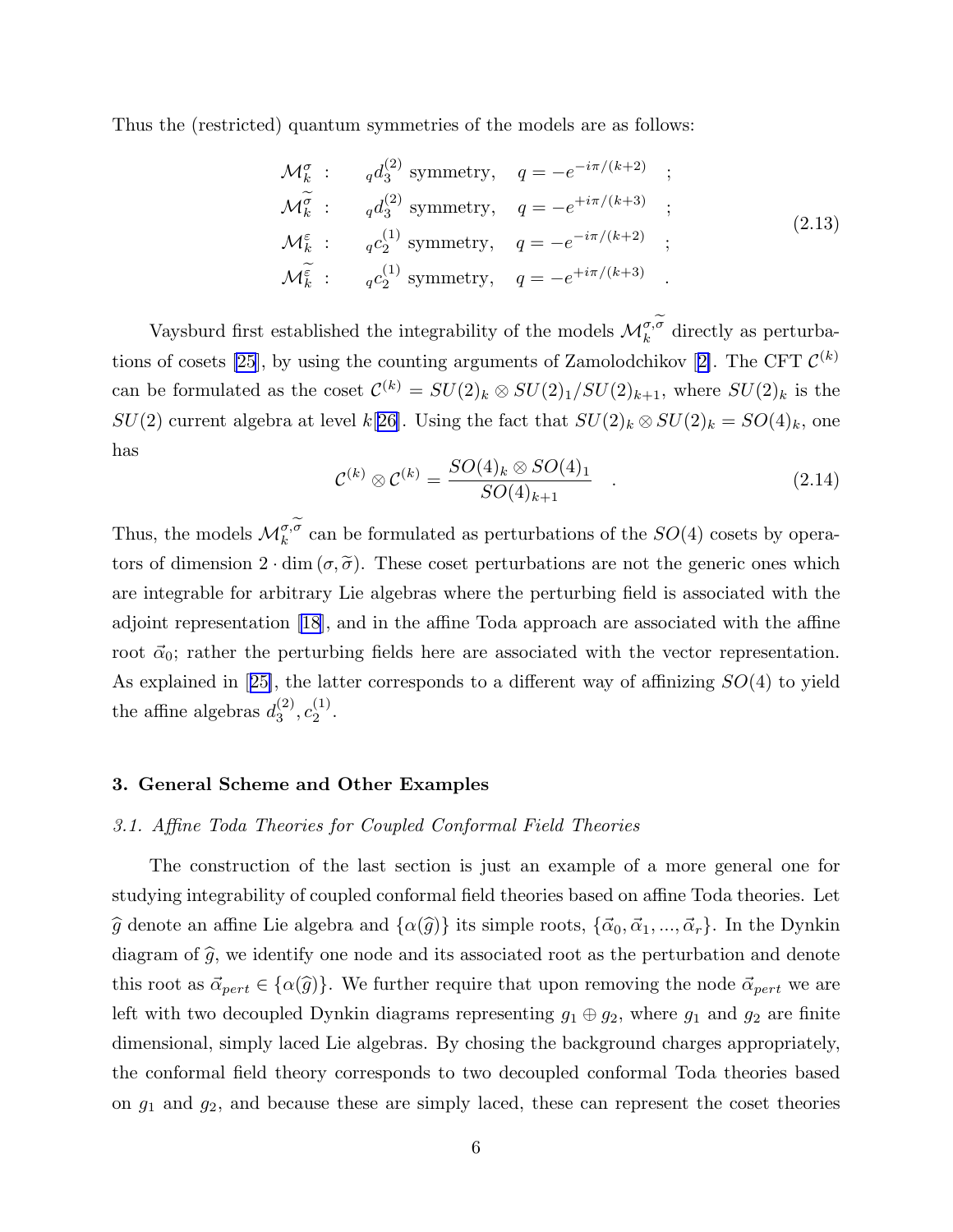of the  $g_1$  and  $g_2$  current algebras [\[27](#page-22-0)][[28](#page-22-0)]. The perturbation term  $\exp(-i\beta \vec{\alpha}_{pert} \cdot \vec{\phi})$  is the one which couples the two conformal field theories, and its dimension is fixed once the background charge is fixed.

Normally, one choses  $\vec{\alpha}_{pert} = \vec{\alpha}_0$ , which is the negative of the highest root, and always occurs at an end of the Dynkin diagram. This well-known case describes the perturbation of a single coset theory since here  $g_1 = g$  and  $g_2$  is empty. In this case, the background charges require that one begin with the S-matrices of the unrestricted Toda theory in the homogeneous gradation, since it is in this gradation that the  $_{q}g$  invariance is manifest (See e.g. [\[24](#page-21-0)].). For the new cases we are considering, the background charges are different, and one must first transform the S-matrices to the appropriate gradation where the  $_{q}g_{1}\oplus_{q}g_{2}$ symmetry is manifested, before doing the restriction. As far as the spectrum and S-matrices are concerned, this is the main dynamical difference between models with  $\vec{\alpha}_{pert} = \vec{\alpha}_0$  and  $\vec{\alpha}_{pert} \neq \vec{\alpha}_0$ . We now discuss two examples of this construction.

# 3.2. Coupled  $SO(2n)$  Cosets and  $_qd_{2n}^{(1)}$  Affine Algebras

Let us begin with the Toda theory based on the affine algebra  $d_{2n}^{(1)}$  $\binom{1}{2n}$ , which is the standard affinization of  $d_{2n} = so(4n)$ . Its Dynkin diagram is shown in Figure 3. If one removes the central node on the string, the diagram decouples into two  $d_n = so(2n)$  Lie algebras. Thus, if we identify  $\vec{\alpha}_{pert} = \vec{\alpha}_n$ , the  $d_{2n}^{(1)}$  $_{2n}^{(1)}$  affine Toda theory can be used to describe two coupled  $so(2n)$  cosets. We denote by  $\{\vec{\alpha}^{(1,2)}(d_n)\}\$  the simple roots for copies 1 and 2 of  $so(2n)$  so that

$$
\{\vec{\alpha}(d_{2n}^{(1)})\} = \{\vec{\alpha}^{(1)}(d_n)\} + \{\vec{\alpha}^{(2)}(d_n)\} + \vec{\alpha}_n \quad . \tag{3.1}
$$



Figure 2. Dynkin diagram for the affine algebra  $d_{2n}^{(1)}$  $\frac{(1)}{2n}$ .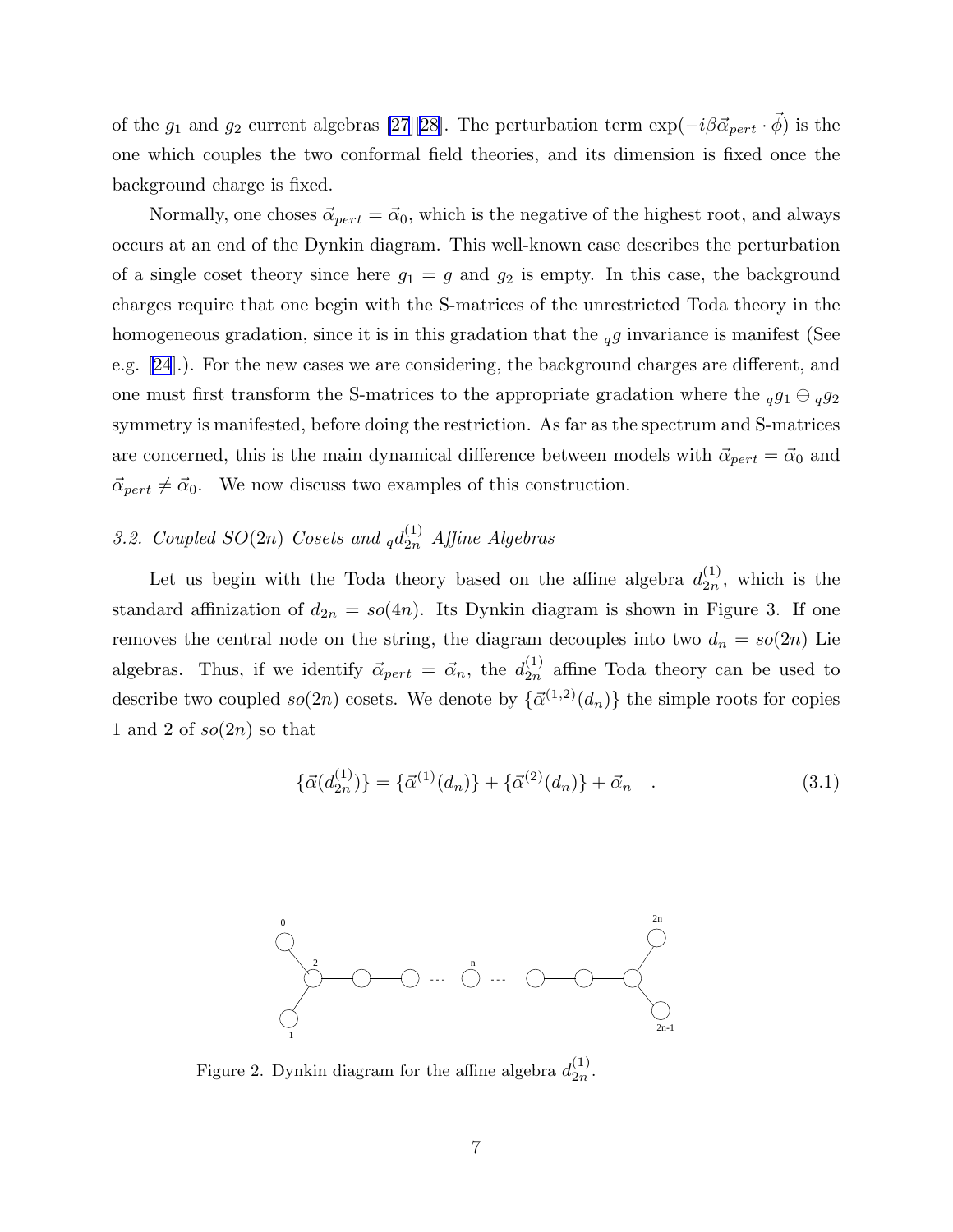Let  $\mathcal{C}^{(k)}$  denote the coset CFT

$$
\mathcal{C}_n^{(k)} = \frac{SO(2n)_k \otimes SO(2n)_1}{SO(2n)_{k+1}} \quad , \tag{3.2}
$$

with central charge

$$
c_k^n = n\left(1 - \frac{h^*(h^*+1)}{(k+h^*)(k+h^*+1)}\right) \quad , \tag{3.3}
$$

where the dual Coxeter number of  $so(2n)$  is  $h^* = 2n - 2$ . The  $d_{2n}^{(1)}$  $\binom{1}{2n}$  affine Toda theory contains 2n scalar fields combined into the vector  $\vec{\phi}$ . We let the energy momentum tensor take the form [\(2.14\)](#page-6-0), with central charge  $c = 2n - 24\vec{\gamma}^2$ . The background charge  $\vec{\gamma}$  is chosen such as to represent two decoupled  $\mathcal{C}_n^{(k)}$  theories,

$$
\vec{\gamma} = 2\gamma \left(\vec{\rho}_1 + \vec{\rho}_2\right),\tag{3.4}
$$

where  $\vec{\rho}_{1,2}$  are the Weyl vectors for copies 1 and 2 of  $so(2n)$ , namely,  $\vec{\rho}_{1,2} = \sum_{i=1}^{n} \vec{\mu}_{i}^{(1,2)}$  $\binom{1,2}{i}$ where  $\vec{\mu}_i^{(1,2)}$  $i^{(1,2)} \cdot \vec{\alpha}_j^{(1,2)} = \delta_{ij}$ . This implies

$$
\vec{\rho}_{1,2} = \sum_{i=1}^{n} K_{ij}^{-1} \vec{\alpha}_j^{(1,2)} \quad , \tag{3.5}
$$

where K is the Cartan matrix of  $so(2n)$ . The Weyl vectors satisfy

$$
\vec{\rho}_1 \cdot \vec{\rho}_2 = 0, \qquad (\vec{\rho}_1)^2 = (\vec{\rho}_2)^2 = nh^*(h^* + 1)/12 \quad . \tag{3.6}
$$

Identifying c with  $2c_k^n$ , one requires

$$
\gamma = \frac{1}{\sqrt{8(k+h^*)(k+h^*+1)}}\tag{3.7}
$$

Next we require that the terms in the Toda potential  $\exp(-i\beta \vec{\alpha}\cdot \vec{\phi})$  with  $\vec{\alpha}$  a simple root of either copy of  $so(2n)$  to have conformal dimension equal to 1. This gives the equation ([2.9](#page-5-0)), with solutions

$$
\beta_{+} = \sqrt{\frac{k+h^{*}}{k+h^{*}+1}} \quad , \qquad \beta_{-} = -\sqrt{\frac{k+h^{*}+1}{k+h^{*}}} \quad . \tag{3.8}
$$

Thedimension of the perturbation follows from  $(2.8)$  $(2.8)$  $(2.8)$  and  $(\vec{\rho}_1 + \vec{\rho}_2) \cdot \vec{\alpha}_{pert} = -h^*$ :

$$
\Delta_{pert} = \Delta_{pert}^{+} = \frac{k}{k + h^* + 1} , \qquad \text{for } \beta = \beta_+ ;
$$
  

$$
\Delta_{pert} = \Delta_{pert}^{-} = \frac{k + 2h^* + 1}{k + h^*} , \qquad \text{for } \beta = \beta_- .
$$
 (3.9)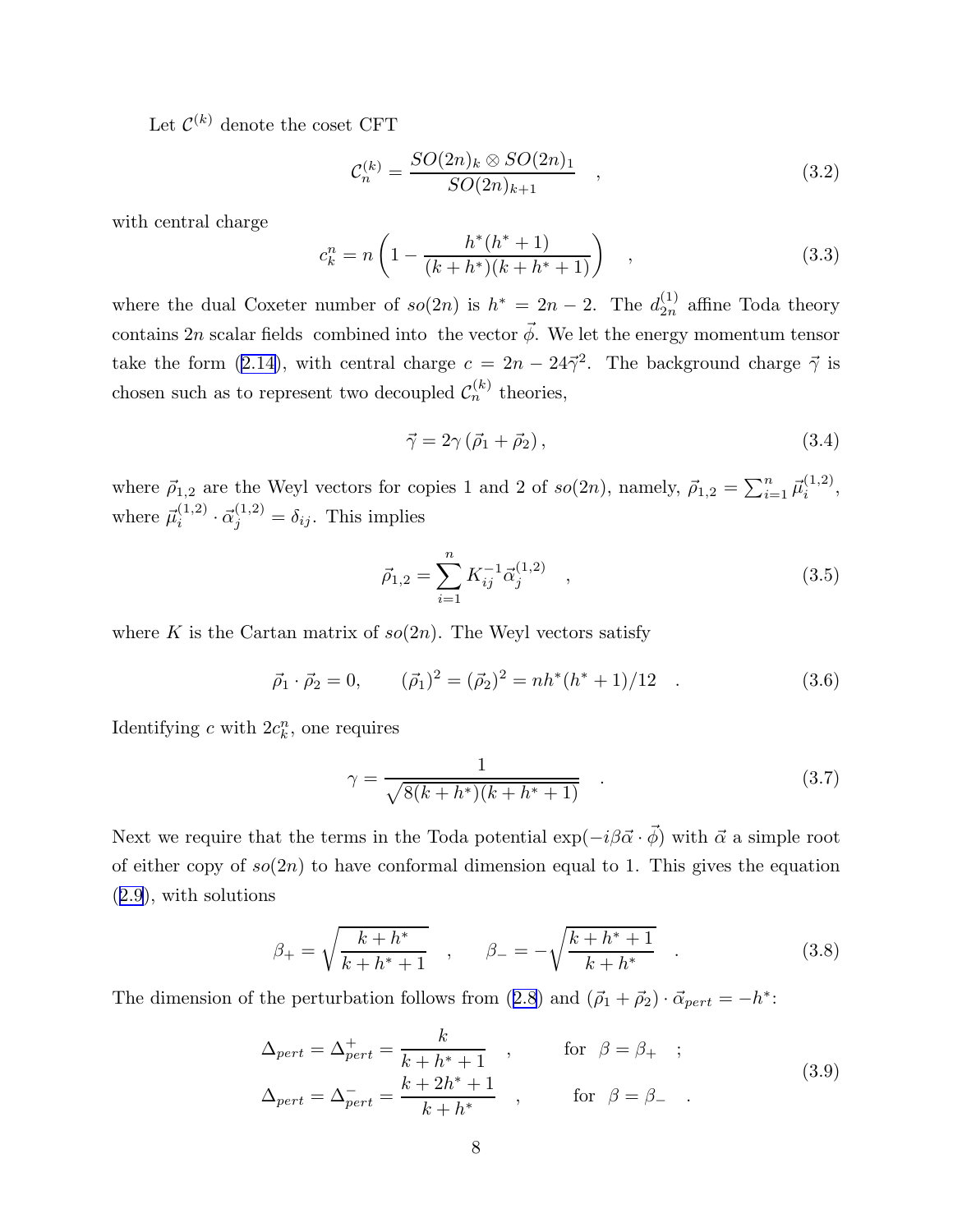Let us now interpret these models. The CFT  $\mathcal{C}_n^{(k)}$  has two primary fields  $\Phi^e$  and  $\Phi^h$ , which are associated with vector representations of  $so(2n)$ , with chiral scaling dimension

$$
\Delta(\Phi^h) = \frac{1}{2} \Delta_{pert}^+, \qquad \Delta(\Phi^e) = \frac{1}{2} \Delta_{pert}^-. \qquad (3.10)
$$

It was shown by Vaysburd that the following perturbations of a single copy of  $\mathcal{C}_n^{(k)}$  are integrable:

$$
\mathcal{A}^{e,h} = \mathcal{A}_{\mathcal{C}_n^{(k)}} + \lambda \int d^2x \ \Phi^{e,h}.\tag{3.11}
$$

From (3.10) one sees that our models correspond to two  $\mathcal{C}_n^{(k)}$  theories coupled by these operators:

$$
\mathcal{A} = \mathcal{A}_{\mathcal{C}_n^{(k)} \otimes \mathcal{C}_n^{(k)}} + \lambda \int d^2 x \ \Phi_1^{e,h} \ \Phi_2^{e,h} \quad . \tag{3.12}
$$

To summarize, two coupled  $so(2n)$  cosets defined by the action  $(3.12)$  can be solved by a quantum group restriction of the  $_q d_{2n}^{(1)}$  $_{2n}^{(1)}$  affine Toda theory with  $q = \exp(-i\pi/\beta_+^2)$  or  $q = \exp(-i\pi/\beta_-^2)$ .

#### 3.3. Four Coupled Minimal Models and  $_qd_4^{(1)}$ 4

The construction of the last section is special for  $d_4^{(1)}$  $\frac{1}{4}$  since here removing the node  $\vec{\alpha}_{pert}$  leaves four decoupled su(2) nodes. From our general approach, we expect that this case corresponds to four coupled minimal models.

Let  $\vec{\alpha}_i, i = 0, \dots, 4$  denote the simple roots of  $d_4^{(1)}$  $\mathcal{A}_4^{(1)}$ . The central node is  $\vec{\alpha}_{pert} = \vec{\alpha}_2$ . We now chose

$$
\vec{\gamma} = \gamma \sum_{i \neq 2} \vec{\alpha}_i,\tag{3.13}
$$

where  $\gamma$  is the same as in [\(2.7\)](#page-5-0). This leads to  $c = 4c_k$  where  $c_k$  is the central charge [\(2.1](#page-2-0)) of the  $k-th$  minimal model  $\mathcal{C}^{(k)}$ . In order for each node  $\vec{\alpha}_i, i \neq 2$  to represent a single copyof the minimal model  $\mathcal{C}^{(k)}$ , one requires  $\beta$  to be  $\beta_+$  or  $\beta_-$  as defined in ([2.10\)](#page-5-0).

The dimension of the perturbation is

$$
\Delta_{pert} = \beta^2 + \sqrt{2}\beta \vec{\alpha}_2 \cdot \vec{\gamma} = \beta^2 - 4\sqrt{2}\beta\gamma \quad , \tag{3.14}
$$

and one finds

$$
\Delta_{pert} = 4\Delta_{\sigma} , \qquad \text{for } \beta = \beta_{+} ;
$$
  

$$
\Delta_{pert} = 4\Delta_{\widetilde{\sigma}} , \qquad \text{for } \beta = \beta_{-} .
$$
 (3.15)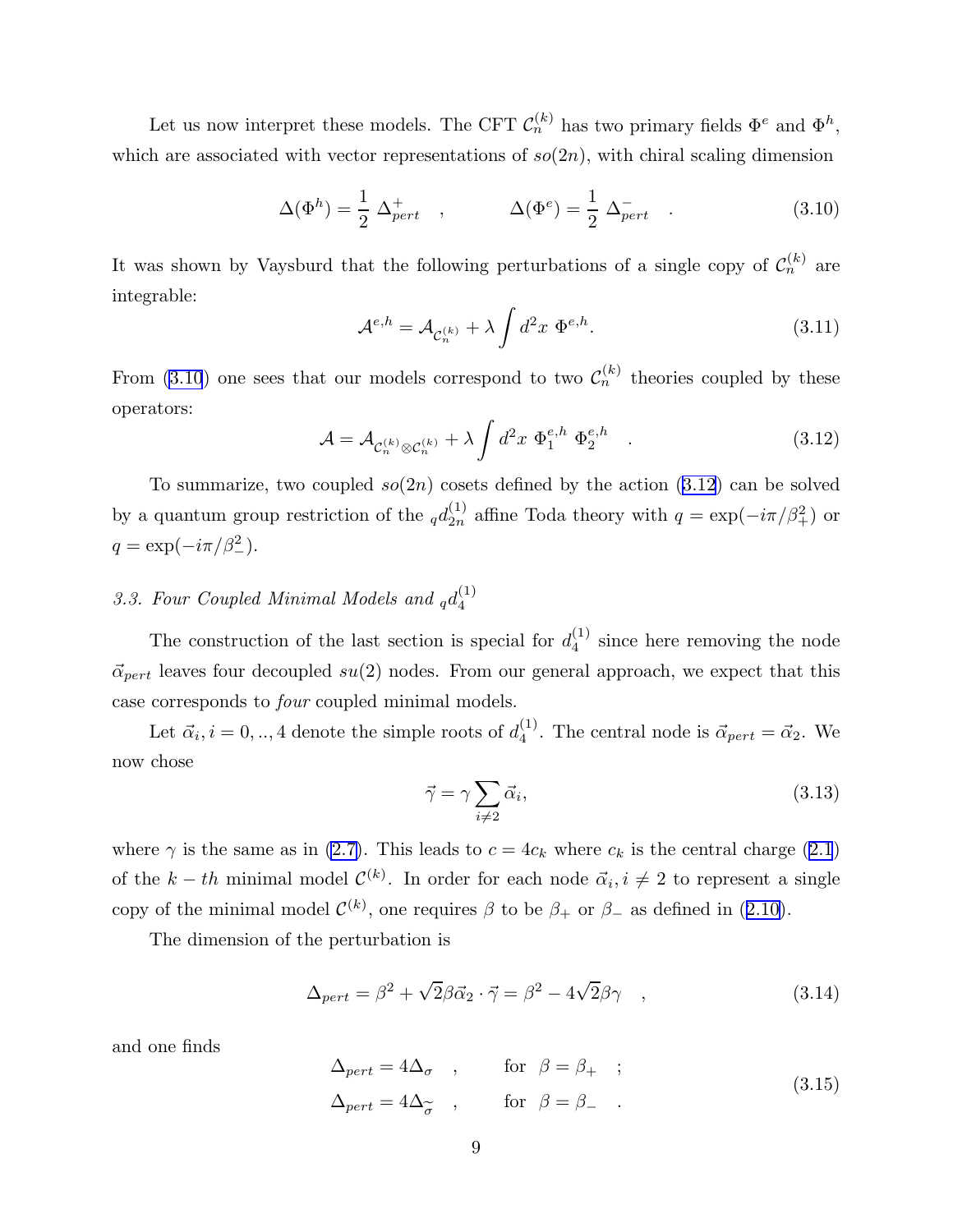<span id="page-10-0"></span>Thus, the appropriate quantum group restriction of the  $d_4^{(1)}$  $_4^{\text{(1)}}$  affine Toda theory with  $q =$  $\exp(-i\pi/\beta^2)$  describes a model of four minimal conformal models all coupled at one point via the operators  $\sigma, \tilde{\sigma}$ . For  $\beta = \beta_+$ , the action is given by

$$
\mathcal{A} = \sum_{i=1}^{4} \mathcal{A}_{\mathcal{C}_i^{(k)}} + \lambda \int d^2 x \ \sigma_1 \sigma_2 \sigma_3 \sigma_4,\tag{3.16}
$$

where the subscripts refer to which copy of  $\mathcal{C}^{(k)}$ .

An interesting case is  $k = 1$ , which corresponds to four coupled Ising models. They can be grouped into two pairs, each pair with  $c = 1$ . We can bosonize each pair with scalar fields  $\phi_1$  and  $\phi_2$ . Then the action (3.16) can be expressed in this case as

$$
\mathcal{A} = \frac{1}{4\pi} \int d^2x \left( \sum_{i=1,2} \frac{1}{2} (\partial \phi_i)^2 + \lambda \cos(\phi_1/2) \cos(\phi_2/2) \right) \quad . \tag{3.17}
$$

Since the interaction can be written as  $\cos((\phi_1 + \phi_2)/2) + \cos((\phi_1 - \phi_2)/2)$ , one sees that this corresponds to two decoupled sine-Gordon models each at  $\beta^2/8\pi = 1/4$ <sup>2</sup>

# 4. Spectrum and S-matrices for Coupled Minimal Models

For the remainder of this paper we will be concerned only with the models  $\mathcal{M}_{k}^{\sigma}$ . In ref.[[29\]](#page-22-0)  $_qd_3^{(2)}$  $_3<sup>(2)</sup>$  invariant S-matrices were constructed<sup>3</sup>. These are S-matrices in the unrestricted (vertex) form for the fundamental multiplets of solitons. There are two such fundamental multiplets which transform in the 4-dimensional vector  $\{4\}$  and in the 6dimensional adjoint  $\{6\}$  representations of  $SO(4)_q$ . The mass ratio of the two fundamental multiplets of solitons is<sup>4</sup>

$$
\frac{M_{\{6\}}}{M_{\{4\}}} = 2\cos\left(\frac{\pi}{k+6}\right) \tag{4.1}
$$

In addition to these fundamental solitons there are scalar bound states and excited solitons depending on  $k$  [[29\]](#page-22-0). As previously explained, the models  $\mathcal{M}_k^{\sigma}$  are described by quantum group (RSOS) restrictions of these S-matrices. The RSOS spectrum proposed in[[25\]](#page-21-0) appears incomplete however. This will be evident below where we consider the Ising case at  $k = 1$ .

<sup>&</sup>lt;sup>2</sup> Here  $\beta$  is normalized in the usual convention where  $\beta^2/8\pi = 1/2$  is the free fermion point.

<sup>&</sup>lt;sup>3</sup> We remark that one has the identifications  $d_3^{(2)} = a_3^{(2)}$  $b_3^{(2)}$  and  $b_2^{(1)} \equiv c_2^{(1)}$ 2

<sup>&</sup>lt;sup>4</sup>The parameters  $\omega$ ,  $\lambda$  introduced in [[29\]](#page-22-0) take the values  $\omega = 1/(k+2)$ ,  $\lambda = (k+6)/4(k+2)$ .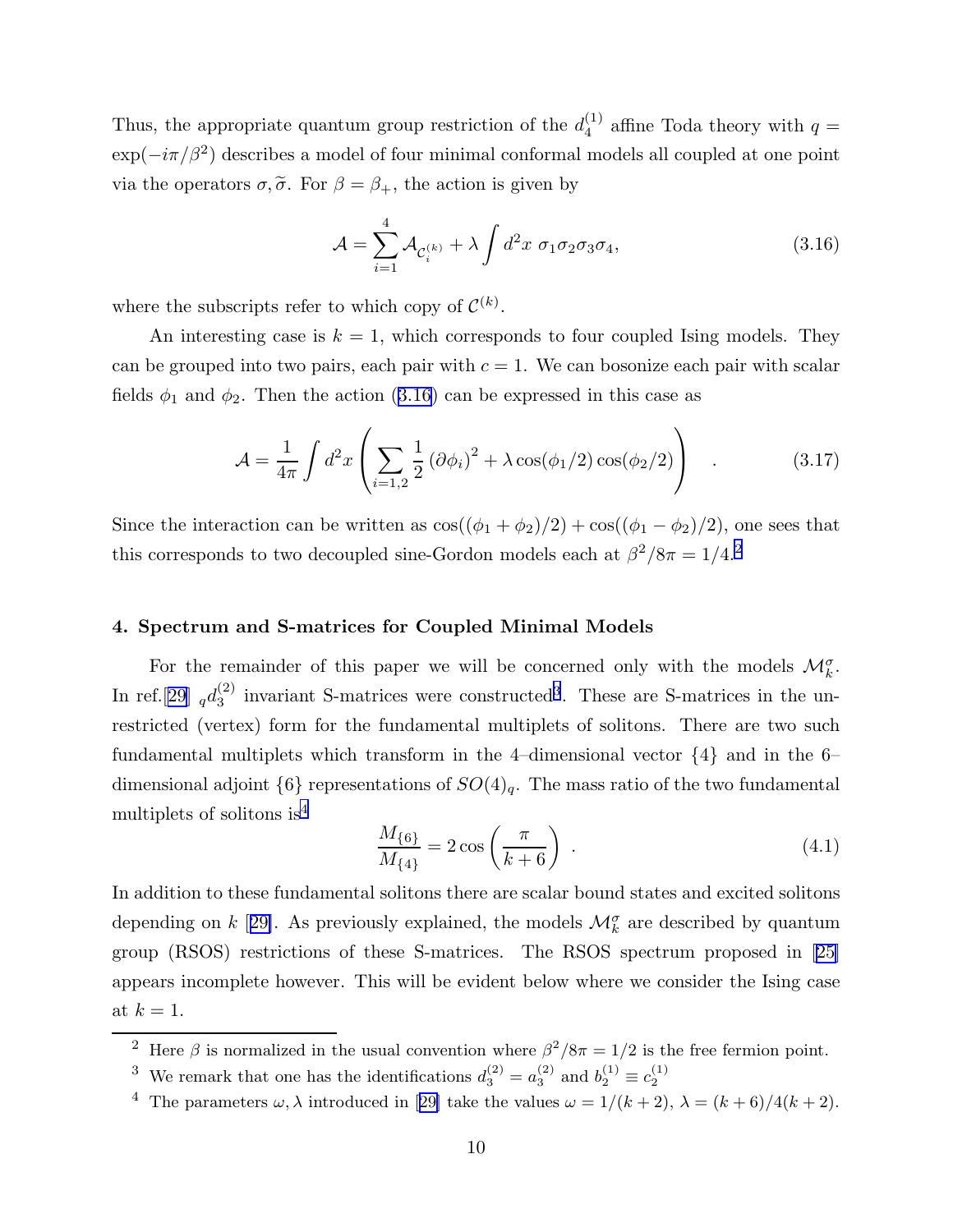# <span id="page-11-0"></span>4.1. Ising Case and Relation to Sine-Gordon at  $\beta^2/8\pi = 1/8$

The model  $\mathcal{M}_1^{\sigma}$  can be described by the action

$$
\mathcal{A} = \mathcal{A}_{\text{Ising}_1} + \mathcal{A}_{\text{Ising}_2} + \lambda \int d^2 x \ \sigma_1 \sigma_2 \quad , \tag{4.2}
$$

where  $\sigma_{1,2}$  are the spin fields in copies  $\text{Ising}_{1,2}$ . We will refer to the model (4.2) as  $\text{Ising}_h^2$ . The presence of the coupling constant  $\lambda$  destroys the critical fluctuations of the two individual models and the resulting system has a tendency to acquire a net magnetization: its spectrum becomes then massive<sup>5</sup>. It is easy to predict the existence of kink excitations in the spectrum: in fact, there are two degenerate ground states of the system (4.2), one where both systems have a positive total magnetization the other where the total magnetization is negative. The two ground states are related each other by the  $Z_2$  symmetry<sup>6</sup>  $\sigma_1 \to -\sigma_1$ ;  $\sigma_2 \to -\sigma_2$  and therefore there will be kink (antikink) excitations  $K_{+-}$  ( $K_{-+}$ ) interpolating asymptotically between them (Figure 4). However, multi-kink configurations can only be constructed in terms of a string of kink strictly followed by an antikink:  $|...K_{+-}K_{-+}K_{+-}...|$ . This means that the kinks of this system should behave actually like ordinary particles, as will be indeed confirmed by the analysis which follows.

A simple argument relates the model (4.2) to the sine-Gordon theory at the reflectionless point  $\beta^2/8\pi = 1/8$ . The sine-Gordon theory  $SG_{\beta^2/8\pi}$  is defined by the action

$$
\mathcal{A} = \frac{1}{4\pi} \int d^2x \, \left[ \frac{1}{2} \left( \partial \phi \right)^2 + \Lambda \cos \hat{\beta} \phi \right],\tag{4.3}
$$

where  $\hat{\beta} = \beta/\sqrt{4\pi}$ . From the Ising Majorana fermions  $\psi_{1,2}$ , we can form a Dirac fermion  $\psi_{\pm} = \psi_1 \pm i \psi_2$ . This is a  $c = 1$  CFT which can be bosonized by means of the formula  $\psi_{\pm} = e^{\pm i\phi_L}$ , where  $\phi_L$  is the left-moving component of  $\phi$ . The operator  $\sigma_1 \sigma_2$  has dimension  $1/4$ , thus in the bosonized description it corresponds to  $\cos(\phi/2)$ , which corresponds to  $\beta^2/8\pi = 1/8$ . Let us refer to the latter theory as  $SG_{1/8}$ .

The above simple argument is not strictly correct since it ignores the fact that the conformal field theory of  $\text{Ising}_1 \otimes \text{Ising}_2$ , is not identical to that of a free Dirac fermion.

<sup>5</sup> In the following  $\lambda$  is assumed to be positive. However, all the following conclusions hold independently from the sign of  $\lambda$  since the sign of the coupling constant can be altered by changing the sign of one of the magnetization operators, say the one with index 1:  $\lambda \to -\lambda$ ;  $\sigma_1 \to -\sigma_1$ .  $A_1$  is left invariant under this transformation since is the action of the critical point.

<sup>&</sup>lt;sup>6</sup> The system presents another  $Z_2$  symmetry related to the exchange of the labels  $1 \leftrightarrow 2$ .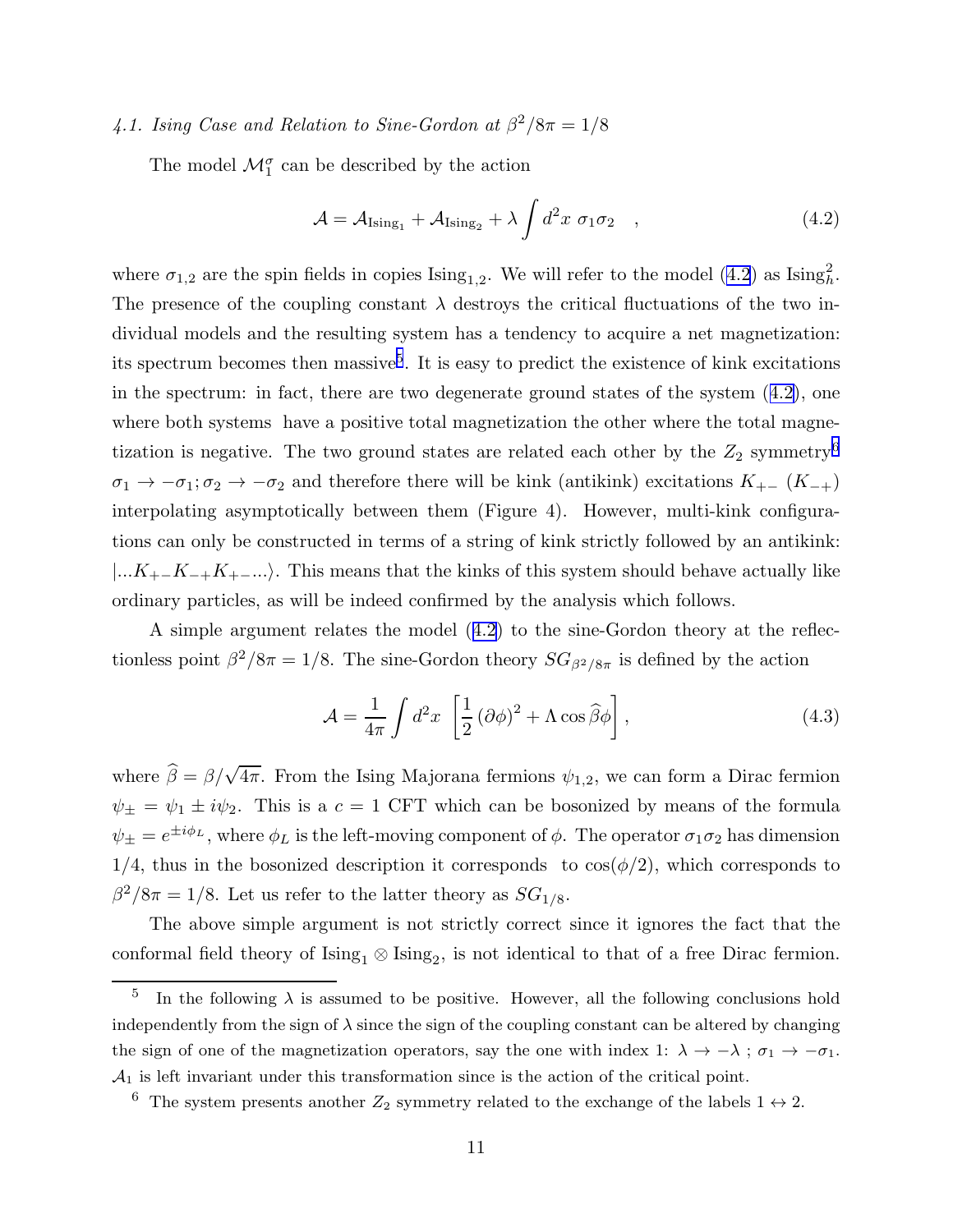

Figure 2. Ground states (a) kink and antikink excitations.

Rather, it is an orbifold model at  $R_{orb} = 1$ , whereas the Dirac theory is a scalar field compactifiedon a circle with  $R_{circle} = 1$  [[30\]](#page-22-0). More generally, consider the theory  $SG_{\beta^2/8\pi}$ . Thepotential in ([4.3](#page-11-0)) has the symmetry  $\phi \to \phi + 2\pi/\hat{\beta}$ ,  $\phi \to -\phi$ . Thus the potential preserves the orbifold symmetries at  $R_{orb} = 1/\hat{\beta}$ , and starting from  $SG_{\beta^2/8\pi}$  one can easily define a perturbed orbifold version of it at this radius. For  $\beta^2/8\pi = 1/8$ ,  $R_{orb} = 2$ and the resulting theory is the  $D_8^{(1)}$  $S_8^{(1)}$ theory [[31\]\[32](#page-22-0)]. The latter only differs from  $SG_{\beta^2/8\pi}$ by some signs in the S-matrices.

It turns out that the  $SG_{\beta^2/8\pi}$  theory is closely related to a second perturbed orbifold CFT at the different radius  $\widetilde{R}_{orb} = R_{orb}/2$ , and this is what corresponds to Ising<sub>h</sub><sup>2</sup>. To see this,first redefine  $\phi = \pi/2 - \widetilde{\phi}$ , so that the potential in ([4.3](#page-11-0)) becomes  $V(\widetilde{\phi}) = \sin \widetilde{\beta} \widetilde{\phi}$ . The potential now satisfies

$$
V(\tilde{\phi} + 2\pi \tilde{R}_{orb}) = -V(\tilde{\phi}) = V(-\tilde{\phi}).
$$
\n(4.4)

Since in an orbifold,  $\widetilde{\phi} \sim -\widetilde{\phi}$ , we see that the potential preserves the orbifold symmetry at  $\widetilde{R}_{orb} = R_{orb}/2 = \sqrt{\pi/\beta}$ . For  $\beta^2/8\pi = 1/8$ , this corresponds to  $\widetilde{R}_{orb} = 1$ .

We will resolve the distinction of  $\text{Ising}_h^2$  from  $SG_{1/8}$  and  $D_8^{(1)}$  by appealing to the formulation of the last section based on  $_{q}d_{3}^{(2)}$  $_3^{(2)}$ . As we will show below, the spectrum is the same as for  $SG<sub>1/8</sub>$ , and the S-matrices again differ only by some signs. The final result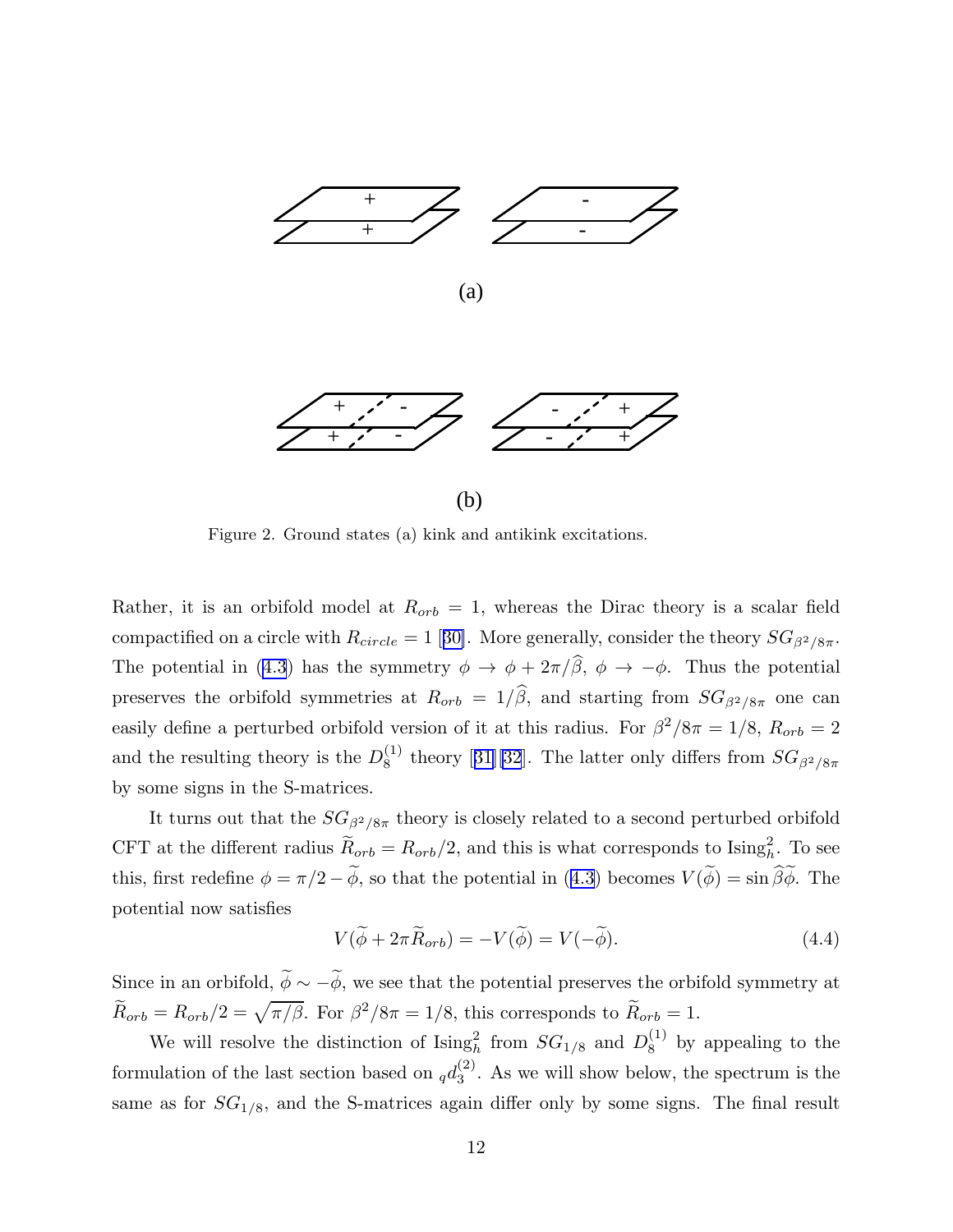<span id="page-13-0"></span>can be anticipated more simply as follows. Let  $s_1, s_2$  denote the excitations corresponding to the  $SG_{1/8}$  solitons, with mass  $m_s$ . Their S-matrices are

$$
S_{s_1s_1} = S_{s_2s_2} = \sigma' S_{s_1s_2} = -\tilde{\sigma} F_{1/7}(\theta) F_{2/7}(\theta) F_{3/7}(\theta), \qquad (4.5)
$$

where

$$
F_{\alpha}(\theta) \equiv \frac{\tanh\frac{1}{2}(\theta + i\pi\alpha)}{\tanh\frac{1}{2}(\theta - i\pi\alpha)} ,
$$
\n(4.6)

and  $\theta$  is the rapidity variable,  $E = m \cosh \theta$ . The  $SG_{1/8}$  model corresponds to  $(\sigma' =$  $1, \tilde{\sigma} = 1$ ), whereas for the  $D_8^{(1)}$  model  $(\sigma' = -1, \tilde{\sigma} = -1)$ . We claim that the Ising<sub>h</sub><sup>2</sup> model corresponds to the 3rd possibility

$$
\text{Ising}_h^2: \qquad \sigma' = 1, \tilde{\sigma} = -1. \tag{4.7}
$$

on the basis of the following argument. In the  $SG_{1/8}$  model, there is a  $U(1)$  symmetry under which  $s_1$  and  $s_2$  are charge conjugate states. Crossing symmetry then implies  $S_{s_1s_1} = S_{s_1s_2}$ , i.e.  $\sigma' = 1$ . The breathers of the SG model are  $s_1 - s_2$  bound states, which implies a positive imaginary residue in the corresponding poles of  $S_{s_1s_2}$ , and this fixes  $\tilde{\sigma} = 1$ . For the  $D_8^{(1)}$  model on the other hand, since it is a perturbation of an orbifold theory, the  $U(1)$  symmetry is broken to  $Z_2$ , and this allows  $\sigma' = -1$  since  $s_1, s_2$  are no longer charge conjugated particles; the sign  $\tilde{\sigma}$  implies that the breathers continue to be  $s_1 - s_2$  bound states. For the choice (4.7), the first breather is neither a  $s_1 - s_1$ ,  $s_2 - s_2$ , nor  $s_1 - s_2$ bound state, because none of these S-matrices have a positive imaginary residue. We will show how this arises from the  $_q d_3^{(2)}$  description.

The remaining S-matrices of the  $\text{Ising}_h^2$  model are the same as for  $SG_{1/8}$ . There are 6 neutral excitations with mass

$$
m_a = m_1 \frac{\sin \frac{a\pi}{14}}{\sin \frac{\pi}{14}} \quad , \qquad m_s = m_1 \frac{1}{2 \sin \frac{\pi}{14}}, \qquad a = 1, 2, ..., 6 \tag{4.8}
$$

and exact S–matrix amplitudes given by

$$
S_{ab}(\theta) = \left(\frac{|a-b|}{14}\right) \left[\prod_{k=1}^{\min(a,b)-1} \left(\frac{|a-b|+2k}{14}\right)\right]^2 \left(\frac{a+b}{14}\right) ;
$$
  
\n
$$
S_{as_1}(\theta) = S_{as_2}(\theta) = (-1)^a \prod_{k=0}^{a-1} \left(\frac{7-a+2k}{14}\right) ,
$$
\n(4.9)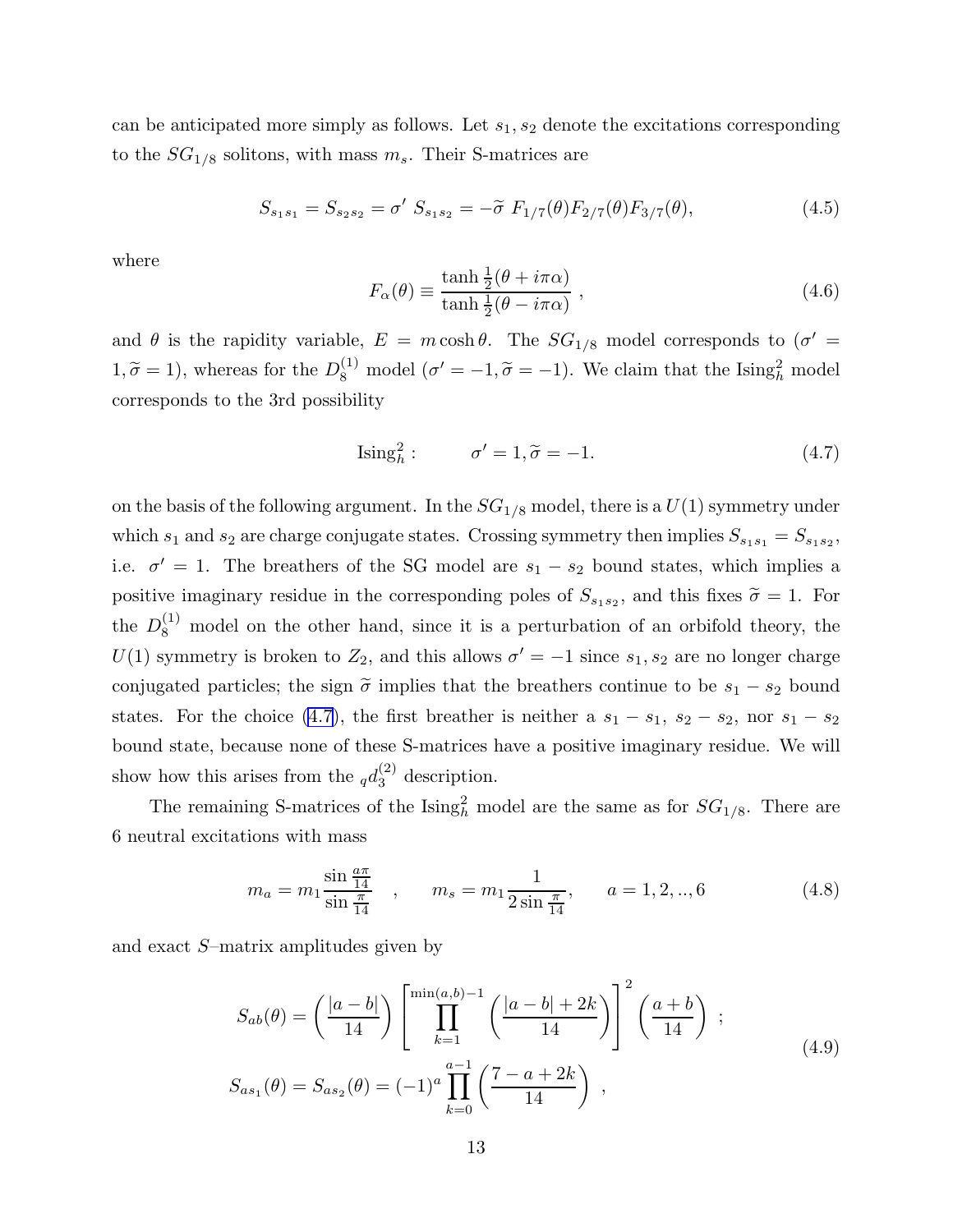<span id="page-14-0"></span>where we have used  $(\alpha) \equiv F_{\alpha}(\theta)$ . Note that, as anticipated at the beginning of this section, the kinks of this system behave indeed like ordinary particles, since their S–matrix can be entirely written in terms of the simple functions([4.6](#page-13-0)).

Now let us describe how the above result follows from the RSOS restriction of  $_q d_3^{(2)}$  $\frac{(2)}{3}$ . We denote the relevant  $SO(4)_q$  representations as  $\{0\}, \{4\}, \{6\}$  for the singlet, vector, and adjoint representations, respectively. The unrestricted S-matrix for the {4} can be written as[[29](#page-22-0)][[33\]](#page-22-0)

$$
S_{\{4\}\{4\}}(\theta) = \mathcal{F}(\theta) \tau_{21} \widehat{R}_{\{4\}\{4\}}(x,q) \tau_{12}^{-1}, \tag{4.10}
$$

where F is a scalar factor,  $\widehat{R}_{\{4\}\{4\}}(x,q)$  is the R-matrix for  $_qd_3^{(2)}$  multiplied by the permutation operator **P**, and  $\tau_{12}$  is a gauge transformation. The R-matrix has the explicit form

$$
\check{R}_{\{4\}\{4\}} = \check{P}_{\{9\}} + \left(\frac{1 - xq^2}{x - q^2}\right)\check{P}_{\{6\}} + \left(\frac{1 + xq}{x + q}\right)\check{P}_{\{0\}} \quad , \tag{4.11}
$$

where  $\mathbf{P}\check{P}_{\rho}$  is a projector onto the  $SO(4)_{q}$  representation  $\rho$ , and  $x = \exp((k+6)\theta/(k+2)).$ The scalar factor is given by

$$
\mathcal{F}(\theta) = \frac{G_1(\theta)G_{1-k/2}(\theta)}{G_0(\theta)G_{-k/2}(\theta)} ,
$$
\n(4.12)

where

$$
G_{\alpha}(\theta) = \prod_{j=1}^{\infty} \frac{\Gamma\left(\frac{k+6}{k+2}\left(j-\frac{i\theta}{2\pi}\right)-\frac{\alpha}{k+2}\right) \Gamma\left(\frac{k+6}{k+2}\left(j-\frac{i\theta}{2\pi}\right)-\frac{4-\alpha}{k+2}\right)}{\Gamma\left(\frac{k+6}{k+2}\left(j+\frac{i\theta}{2\pi}\right)-\frac{\alpha}{k+2}\right) \Gamma\left(\frac{k+6}{k+2}\left(j+\frac{i\theta}{2\pi}\right)-\frac{4-\alpha}{k+2}\right)}.
$$
(4.13)

For the Ising<sub>h</sub><sup>2</sup> case, one must restrict the model at the root of unity  $q = -e^{i\pi/3}$ , where  $x = e^{7\theta/3}$ . Specializing the formula(4.12), one finds

$$
\mathcal{F}(\theta) = \left(\frac{x+q}{xq+1}\right) F_{1/7}(\theta) \tag{4.14}
$$

To perform the quantum group restriction we must examine the fusion ring of  $SO(4)_q$ at the above q. Recalling that  $SO(4) = SU(2) \otimes SU(2)$ , let us label the  $SO(4)<sub>q</sub>$  representations as  $(j, \tilde{j})$ , where j denotes the spin j representation of SU(2) with dimension  $2j + 1$ , and similarly for  $\tilde{j}$ . The fundamental spinorial representations of  $SO(4)$ are the  $(0, 1/2), (1/2, 0)$ ; there are no fundamental multiplets of solitons in these representations. One also has  $\{0\} = (0,0), \{4\} = (1/2,1/2), \{6\} = (0,1) \oplus (1,0),$  and  ${9} = (1, 1)$ . At this root of unity, the  $SU(2)$  fusion ring has a maximum spin  $j = 1/2$ , and  $(0)(1/2) = (1/2); (1/2)(1/2) = (0)$ , where  $(j)$  is an  $su(2)$  spin j representation. Since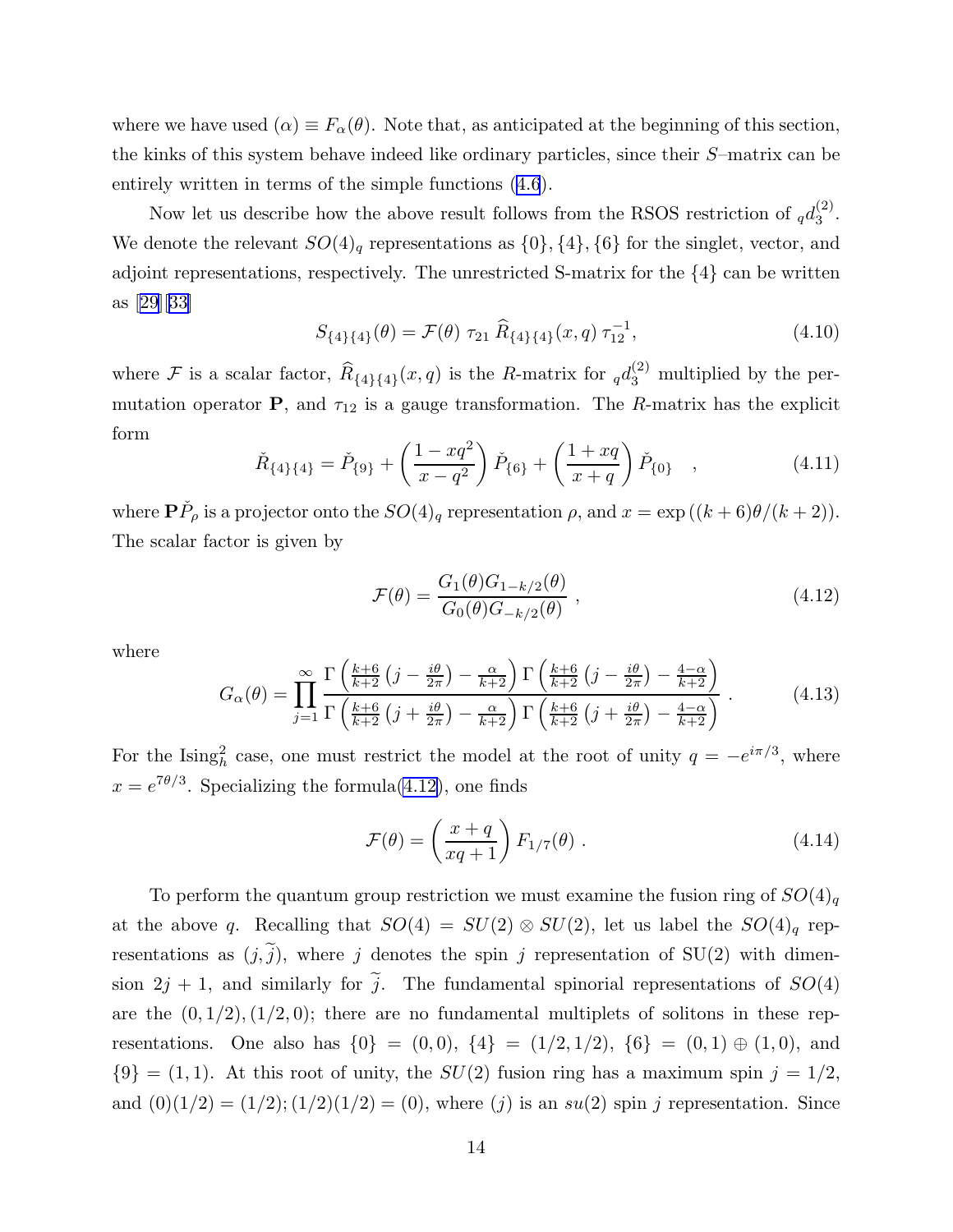the  $\{6\}$  of  $SO(4)_q$  requires  $j = 1$ , it is projected out of the spectrum. This leaves only the RSOS restriction of the  $\{4\}$ , which is frozen and then behave like a scalar particle<sup>7</sup>. The restriction leaves only the  $\check{P}_{\{0\}}$  term in  $\check{R}_{\{4\}\{4\}}$ . Letting '1' denote the RSOS restriction of the fundamental soliton {4}, one then obtains the scalar S-matrix

$$
S_{11}(\theta) = F_{1/7}(\theta). \tag{4.15}
$$

This is the S-matrix for the lightest sine-Gordon breather of  $SG<sub>1/8</sub>$ . Let  $m<sub>1</sub>$  be the mass of this particle. Then closing the bootstrap for this particle leads to a total of six particles withmasses and S-matrices given in  $(4.8)(4.9)$  $(4.8)(4.9)$  $(4.8)(4.9)$ . This is the spectrum proposed in [[25\]](#page-21-0).

In the above analysis it is easy to overlook additional particles for the following reason. Though the  $\{6\}$  is projected out, any  $\{6\}$  –  $\{6\}$  bound states which are scalars survive the restriction. These are the particles denoted as the  $_q d_3^{(2)}$  breathers  $B_1^{(2)}$  $_1^{(2)}, B_2^{(2)}$  in [\[29](#page-22-0)]<sup>8</sup>. Accordingto [[29\]](#page-22-0), the mass of the particle  $B_1^{(2)}$  $j_1^{(2)}$  is given by

$$
M_{B_1^{(2)}} = 2m_1 \cos(\pi/7) \sin(3\pi/14). \tag{4.16}
$$

The mass of this particle can be identified with that of the  $SG<sub>1/8</sub>$  soliton due the identity  $4\cos(\pi/7)\sin(3\pi/14) = 1/\sin(\pi/14)$  (the latter identity is only valid due to the 14-th roots of unity involved). One can also check that the S-matrices involving the particle  $B_1^{(2)}$  $1^{(2)}$  computed in [\[29](#page-22-0)] indeed correspond to those in  $SG_{1/8}$  with the assignment of signs ([4.7](#page-13-0)). Similarly, the particle  $B_2^{(2)}$  $^{(2)}_{2}$  is identified with the 4-th  $SG_{1/8}$  breather.

So far we have the 6 breathers and one soliton of the  $SG_{1/8}$  theory. A second soliton can be seen as necessary for the following reasons. The S-matrix for the scattering of the 1st and 6th  $SG_{1/8}$  breathers is  $S_{16} = F_{1/2}F_{5/14}$ . The factor  $F_{1/2}$  has a double pole at  $\theta = i\pi/2$ . This corresponds to a "bound state" of mass  $M^2 = m_1^2 + m_6^2 = (2m_s)^2$ , i.e. to a state right at the threshold of a 2-soliton state. The fact that this pole indeed corresponds to a 2–soliton state is easily verified by checking that the S-matrices for this "bound state" with a particle a, as computed from the bootstrap, is equal to  $(S_{sa})^2$ . Further reasons for this double degeneracy will be given in the general case ahead.

Dueto the signs in ([4.7\)](#page-13-0), the bound state structure of the model  $\text{Ising}_h^2$  is different from those of  $SG_{1/8}$  and  $D_8^{(1)}$  $^{(1)}_8$ . For the Ising<sub>h</sub> model, closing the bootstrap starting from

 $7$  The same freezing of degrees of freedom occurs when one restricts the SG S-matrix to obtain the energy perturbation of the Ising model.

<sup>&</sup>lt;sup>8</sup> The breather  $B_1^{(1)}$  $I_1^{(1)}$  is already included as the second  $SG_{1/8}$  breather.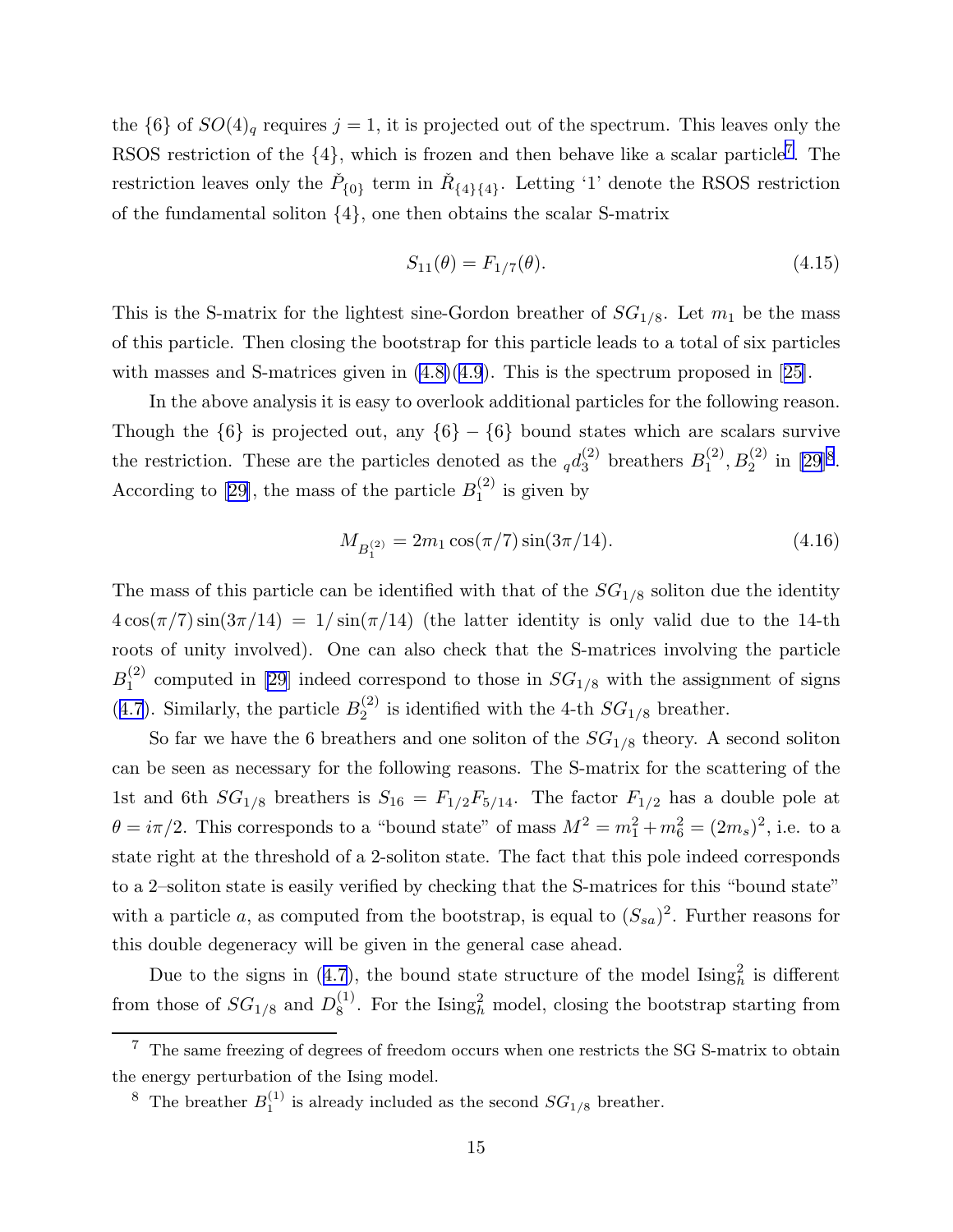the solitons  $s_1$  and  $s_2$ , and requiring a positive imaginary residue, leads to the 2nd, 4th, and 6th breathers. The odd breathers arise by closing the bootstrap starting from the 1st breather, which is viewed as a fundamental particle. We remark that the sign differences of the S-matrices in [\(4.5](#page-13-0)) do not change the TBA analysis of the ultraviolet central charge, which therefore reproduces correctly  $c = 1$  for all three cases,  $SG_{1/8}, D_8^{(1)}$  $_8^{(1)}$  and  $\text{Ising}_h^2$ .

# 4.2. General Case of  $\mathcal{M}^{\sigma}_k$

The fundamental solitons in the  $\{4\}$  and  $\{6\}$  of  $SO(4)_q$  become RSOS kinks  $K_{\rho_2\rho_1}^{\{4\}}$ and  $K_{\rho_2\rho_1}^{\{6\}}$  with RSOS indices  $\rho_2, \rho_1$  labeling representations of  $SO(4)_q$ . The kinks  $K^{\{6\}}$ are  $K^{\{4\}}$  bound states occurring at the bootstrap fusion pole  $\theta = 2i\pi/(k+6)$ . As in section 3, we use the decomposition  $SO(4) = SU(2) \otimes SU(2)$  to label  $SO(4)<sub>q</sub>$  representations as  $(j, \tilde{j})$ , where  $j, \tilde{j} \in \mathcal{Z} + 1/2$  are  $SU(2)$  spins. The selection rule on the kink  $K_{\rho_2 \rho_1}^{\rho_0}$  is that the representation  $\rho_2$  must appear in the tensor product  $\rho_1 \times \rho_0$  within the fusion ring of  $SO(4)_q$ . Hence, we will need the  $SU(2)_q$  fusion ring at  $q = q^{(h)} = -\exp(i\pi/(k+2))$ :

$$
(j_1) \times (j_2) = \sum_{j=|j_1-j_2|}^{\min(j_1+j_2,k-j_1-j_2)} (j), \tag{4.17}
$$

with  $j \leq k/2$ .

Since  $\{4\} = (1/2, 1/2)$ , the  $\{4\}$  fundamental solitons become the RSOS kinks:

$$
K^{\{4\}}_{(j_2\widetilde{j}_2)(j_1\widetilde{j}_1)}(\theta), \qquad j_2 \in j_1 \times 1/2, \ \widetilde{j}_2 \in \widetilde{j}_1 \times 1/2. \tag{4.18}
$$

Similarly, since  $\{6\} = (0, 1) \oplus (1, 0)$  there are two kinds of RSOS  $\{6\}$  kinks:

$$
K_{(j_2\widetilde{j}_2)(j_1\widetilde{j}_1)}^{(6)}(\theta), \qquad j_2 \in j_1 \times 1, \ \widetilde{j}_2 = \widetilde{j}_1
$$
  

$$
\widetilde{K}_{(j_2\widetilde{j}_2)(j_1\widetilde{j}_1)}^{(6)}(\theta), \qquad j_2 = j_1, \ \widetilde{j}_2 \in \widetilde{j}_1 \times 1.
$$
 (4.19)

The mass ratio of  $K^{\{6\}}$ ,  $\tilde{K}^{\{6\}}$  to  $K^{\{4\}}$  is given in [\(4.1\)](#page-10-0).

In addition to the above kinks there are breathers, which are scalar kink-kink bound states. Let  $B_p^{\{4\}}$ ,  $p = 1, 2, ...$  denote the  $K^{\{4\}} - K^{\{4\}}$  bound state breathers, and  $B_p^{\{6\}}$  the  $K^{\{6\}} - K^{\{6\}}$  breathers. From the results in [\[29](#page-22-0)], one can reach the following conclusions. As k increases one enters a repulsive regime wherein most breathers become unbound and disappear from the spectrum. The  $B_1^{\{4\}}$ ,  $B_2^{\{6\}}$  breathers occur at the fusion pole  $\theta = i\pi(2-k)/(k+6)$ , whereas the  $B_1^{\{6\}}$  breather occurs at  $4i\pi/(k+6)$ . When  $k=2$ , for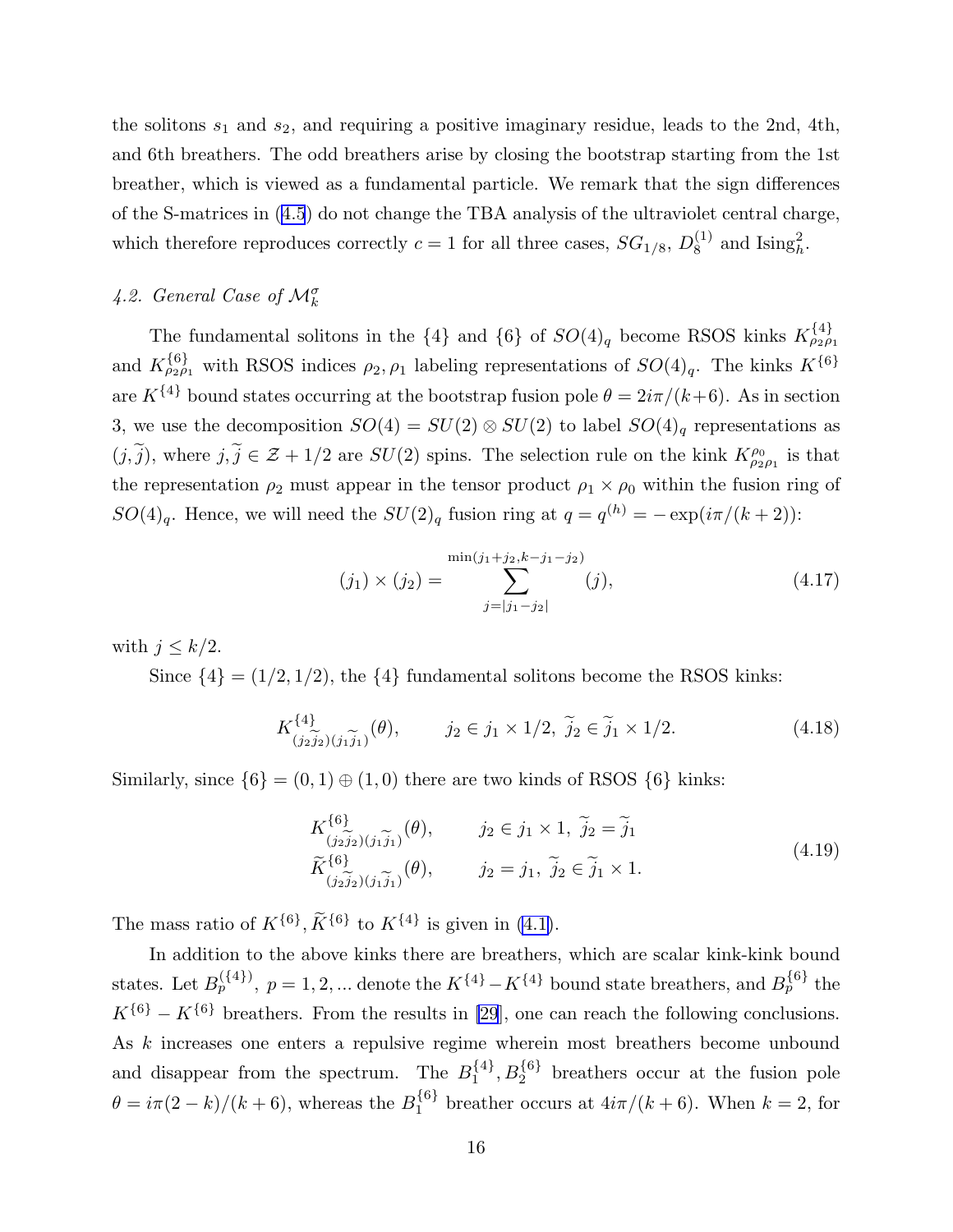<span id="page-17-0"></span>the mass of these breathers we have  $M(B_1^{([4])})$  $1^{([4])}) = 2M_{\{4\}}$  and  $M(B_2^{\{6\}}) = 2M_{\{6\}}$ , thus  $k = 2$ is the threshold value for these breather state and they disappear. The only remaining breather for all  $k \geq 2$  is  $B_1^{\{6\}}$ , which we denote simply as B, with a mass given by

$$
M_B = 4M_{\{4\}} \cos\left(\frac{\pi}{k+6}\right) \cos\left(\frac{2\pi}{k+6}\right) \tag{4.20}
$$

The S-matrix for this breather is

$$
S_{BB}(\theta) = F_{\frac{k+2}{k+6}}(\theta) F_{\frac{k+4}{k+6}}(\theta) F_{\frac{k}{k+6}}(\theta) .
$$
 (4.21)

Since the breather B can arise as a bound state of either  $K^{\{6\}}$  or of  $\tilde{K}^{\{6\}}$ , we believe this breather is doubly degenerate; certainly it is doubly degenerate in the Ising case where it is the  $SG_{1/8}$  soliton. The threshold for the disappearance of the B breather, i.e. when  $M_B = 2M_{\{6\}}$ , occurs at  $k = \infty$ .

Let us now come back to the problem of the S–matrix of the kink states. The Smatrices of the kink states are characterized by the exchange relation:

$$
K_{(j_3\widetilde{j}_3)(j_2\widetilde{j}_2)}^{44}(\theta_2)K_{(j_2\widetilde{j}_2)(j_1\widetilde{j}_1)}^{44}(\theta_1) = \sum_{(j_4\widetilde{j}_4)} S_{(j_3\widetilde{j}_3)(j_2\widetilde{j}_2)}^{(j_4\widetilde{j}_4)(j_1\widetilde{j}_1)}(\theta_2 - \theta_1) K_{(j_3\widetilde{j}_3)(j_4\widetilde{j}_4)}^{44}(\theta_1) K_{(j_4\widetilde{j}_4)(j_1\widetilde{j}_1)}^{44}(\theta_2)
$$
\n(4.22)

and similarly for the scattering involving  $K^{\{6\}}$ . The S-matrix in (4.22) follows from [\(4.10](#page-14-0)) with  $x = \exp(4\lambda\theta)$ ,  $q = -\exp(i\pi\omega)$  where we have defined  $\lambda = (k+6)/4(k+2)$  and  $\omega = 1/(k+2)$ :

$$
S_{(j_3\widetilde{j}_3)(j_2\widetilde{j}_2)}^{(j_4\widetilde{j}_4)(j_1\widetilde{j}_1)}(\theta) = \mathcal{F}(\theta)\left[P_{\{9\}} - \frac{\sinh(2\lambda\theta + i\pi\omega)}{\sinh(2\lambda\theta - i\pi\omega)}P_{\{6\}} + \frac{\cosh(2\lambda\theta + i\pi\omega/2)}{\cosh(2\lambda\theta - i\pi\omega/2)}P_{\{0\}}\right]_{(j_3\widetilde{j}_3)(j_2\widetilde{j}_2)}^{(j_4\widetilde{j}_4)(j_1\widetilde{j}_1)}(4.23)
$$

with  $\mathcal F$  the same as in [\(4.12\)](#page-14-0), and with the projectors in RSOS form. The latter form of the projectors can be expressed in terms of  $q - 6j$  symbols, as we now describe. Clearly one has

$$
P_{(j,\widetilde{j})} = P_j \widetilde{P}_{\widetilde{j}} \,, \tag{4.24}
$$

where  $P_j$  is the projector onto the spin j representation of  $SU(2)_q$  in the tensor product space  $1/2 \times 1/2$ , and similarly for the second copy  $P_{\widetilde{j}}$ . One also needs

$$
P_{\{0\}} = P_0 \tilde{P}_0, \qquad P_{\{6\}} = P_0 \tilde{P}_1 + P_1 \tilde{P}_0, \qquad P_{\{9\}} = P_1 \tilde{P}_1 \ . \tag{4.25}
$$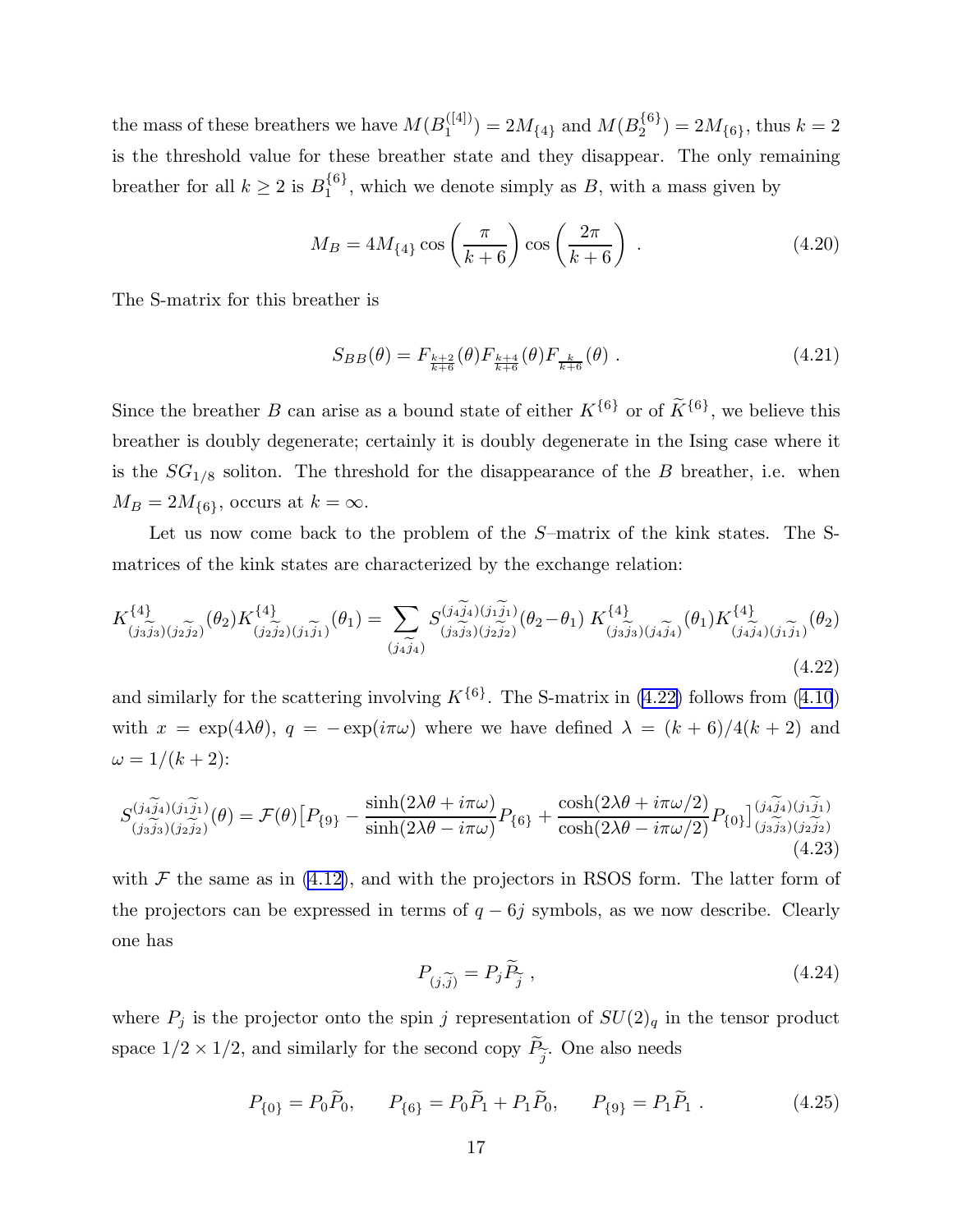The projectors  $P_j$  in unrestricted vertex form have matrix elements expressed in terms of q-Clebsch-Gordon coefficients:

$$
\langle 1/2, m_3; 1/2, m_4 | P_j | 1/2, m_1; 1/2, m_2 \rangle = \sum_m \langle 1/2, m_3; 1/2, m_4 | j, m \rangle_q \langle j, m | 1/2, m_1; 1/2, m_2 \rangle_q
$$
\n(4.26)

Going to the RSOS basis, and using the identity

$$
(\langle j, m | j_1, m_1; j_{23}, m_{23} \rangle_q) \left\{ \begin{aligned} j_1 & j_2 & j_{12} \\ j_3 & j & j_2 3 \end{aligned} \right\}_q
$$
  
= 
$$
\sum_{\substack{m_2, m_3; \\ m_2 + m_3 = m - m_1}} \langle j_{23}, m_{23} | j_2, m_2; j_3, m_3 \rangle_q \langle j, m | j_{12}, m_{12}; j_3, m_3 \rangle_q \langle j_{12}, m_{12} | j_1, m_1; j_2, m_2 \rangle_q
$$

one obtains the simple result [\[34](#page-22-0)][\[35](#page-22-0)]

$$
(P_j)_{j_3j_2}^{j_4j_1} = \begin{cases} 1/2 & 1/2 & j \\ j_3 & j_1 & j_4 \end{cases} \begin{cases} j_3 & 1/2 & j_2 \\ 1/2 & j_1 & j \end{cases} \begin{cases} (4.28)
$$

(4.27)

The  $q - 6j$  symbols can be found in [\[35](#page-22-0)][[18\]](#page-21-0). The complete S-matrix follows from  $(4.23)(4.24)$  $(4.23)(4.24)$  $(4.23)(4.24)$  $(4.23)(4.24)$ and  $(4.25)$  $(4.25)$  $(4.25)$ , along with the evident relation

$$
\left(P_{(j,\widetilde{j})}\right)^{(j,\widetilde{j}_{1})(j,\widetilde{j}_{1})}_{(j,\widetilde{j}_{2})(j,\widetilde{j}_{2})} = (P_{j})^{j_{4}j_{1}}_{j_{3}j_{2}} \left(\widetilde{P}_{\widetilde{j}}\right)^{\widetilde{j}_{4}\widetilde{j}_{1}}_{\widetilde{j}_{3}\widetilde{j}_{2}}.
$$
\n(4.29)

The analog of the formula([4.11](#page-14-0)) involving {6} fundamental solitons is unknown. However, the kinks  $K^{\{6\}}$ ,  $K^{\{6\}}$  are bound states of the kinks  $K^{\{4\}}$  occurring at the fusion pole  $\theta = 2i\pi/(k+6)$ . Therefore, the S-matrices involving the  $\{6\}$ -kinks can in principle be computed from bootstrap fusion<sup>9</sup>.

# 4.3. The  $k = \infty$  limit

When  $k = \infty$ , the model  $\mathcal{M}_k^{\sigma}$  corresponds to two level-1  $SU(2)$  current algebras coupled via their primary field in the spin  $1/2$  representation of dimension  $1/4$ . Denoting the latter by  $\mathbf{\Phi}^{1/2}$ , the action [\(2.3\)](#page-3-0) becomes

$$
\mathcal{A} = \mathcal{A}_{su(2)_1} + \mathcal{A}_{su(2)_2} + \lambda \int d^2x \, \Phi_1^{1/2} \Phi_2^{1/2}, \tag{4.30}
$$

<sup>&</sup>lt;sup>9</sup> The spectrum proposed in [\[25](#page-21-0)] does not contain the kinks  $K^{\{6\}}$ ,  $\widetilde{K}^{\{6\}}$  nor the breather *B*. Also, the conjectured S-matrices for the  $K^{\{4\}}$  kinks were constructed by borrowing RSOS solutions of the Yang-Baxter equation which define certain lattice statistical mechanics models in[[36\]](#page-22-0). We have not checked if they agree with the S-matrices constructed here.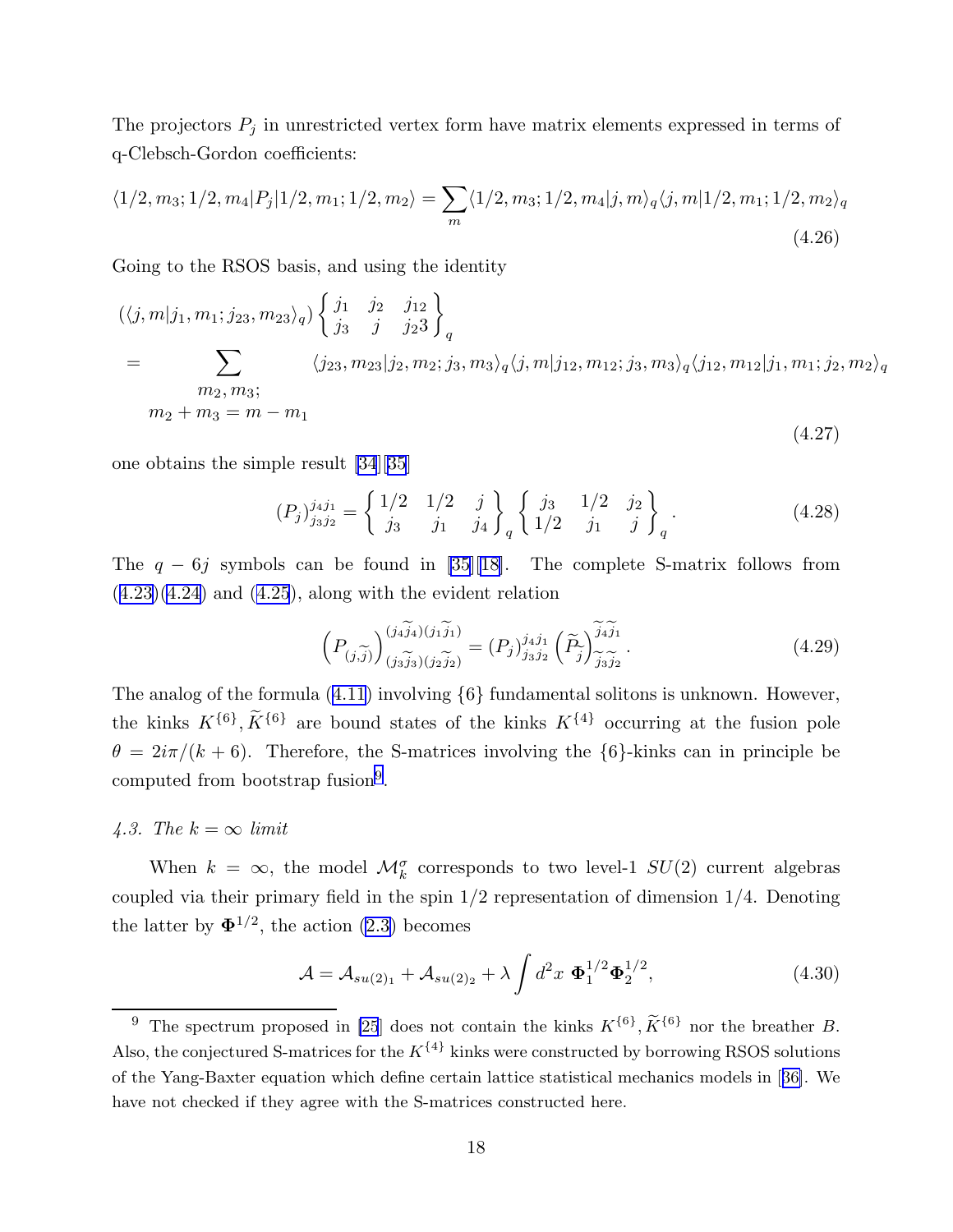where  $su(2)_{1,2}$  refers to the copies 1 and 2 of the current algebra. Above,

$$
\Phi_{1,2}^{1/2} = \sum_{m=\pm 1/2} \phi_{1,2}^{(1/2,m)} \overline{\phi}_{1,2}^{(1/2,-m)},\tag{4.31}
$$

where  $\phi^{(1/2,m)}$ , and  $\overline{\phi}^{(1/2,m)}$  are the left and right moving factors.

The current algebras can each be bosonized with a scalar field  $\varphi_{1,2}$ . The primary fields have the representation:

$$
\phi_{1,2}^{(1/2,m)} = e^{i\sqrt{2}m\varphi_{1,2}}, \qquad \overline{\phi}_{1,2}^{(1/2,m)} = e^{-i\sqrt{2}m\overline{\varphi}_{1,2}}.
$$
\n(4.32)

Thus,

$$
\Phi_1^{1/2} \Phi_2^{1/2} = \left( e^{i\eta_1/\sqrt{2}} + e^{-i\eta_1/\sqrt{2}} \right) \left( e^{i\eta_2/\sqrt{2}} + e^{-i\eta_2/\sqrt{2}} \right) , \qquad (4.33)
$$

where  $\eta_{1,2} = \varphi_{1,2} + \overline{\varphi}_{1,2}$  are local scalar fields. Finally, the interaction can be expressed in terms of fermion bilinears:

$$
\Phi_1^{1/2} \Phi_2^{1/2} = \psi_+ \overline{\psi}_- + \overline{\psi}_+ \psi_- + \psi'_+ \overline{\psi'}_- + \overline{\psi}'_+ \psi'_-, \tag{4.34}
$$

with

$$
\psi_+ \overline{\psi}_- = e^{i(\eta_1 + \eta_2)/\sqrt{2}} \quad , \qquad \psi'_+ \overline{\psi}'_- = e^{i(\eta_1 - \eta_2)/\sqrt{2}} \ . \tag{4.35}
$$

Since the fermions are complex, combined together they correspond to 4 real fermions. The interaction simply gives each real fermion the same mass. Thus, as  $k \to \infty$ , the model  $\mathcal{M}_{k}^{\sigma}$  becomes the free field theory of 4 real massive fermions with  $SO(4)$  symmetry. This result is closely related to the lattice model results obtained  $\text{in}[14]^{10}$  $\text{in}[14]^{10}$  $\text{in}[14]^{10}$ .

The above result arises from the restricted  $_q d_3^{(2)}$  $_3^{(2)}$  symmetry in the following way. Firstly, as  $k \to \infty$ , in the  $(j, \tilde{j})$  labeling of  $SO(4)$  representations, we have  $j_{\text{max}} = \infty$ ; this implies that the RSOS S-matrices are unrestricted (SOS) and by a change of basis can be brought back to unrestricted vertex form. Secondly, since  $M_{\{6\}} = 2M_{\{4\}}$ ,  $k = \infty$ is the threshold for the disappearance of the fundamental solitons of mass  $M_{\{6\}}$ . Also,  $M_B = 2M_{6}$ , so that the breather B also disappears. This leaves a 4-plet of solitons transforming under the undeformed vector of  $SO(4)$ , and these are the 4 real fermions. Finally, since  $q \to -1$ , the  $_q d_3^{(2)}$  $\binom{1}{3}$  is undeformed. It is known that  $2n$  free massive fermions has an undeformed  $a_{2n}^{(2)}$  $\binom{2}{2n-1}$  symmetry algebra[\[37](#page-22-0)][\[38](#page-22-0)], thus the S-matrices above must become free as  $k \to \infty$ .

<sup>&</sup>lt;sup>10</sup>For the lattice model considered in [[14\]](#page-21-0) the  $SO(4)$  symmetry is broken to  $\mathcal{Z}_2 \times SU(2)$  which leads to a triplet and a singlet of fermions of different mass.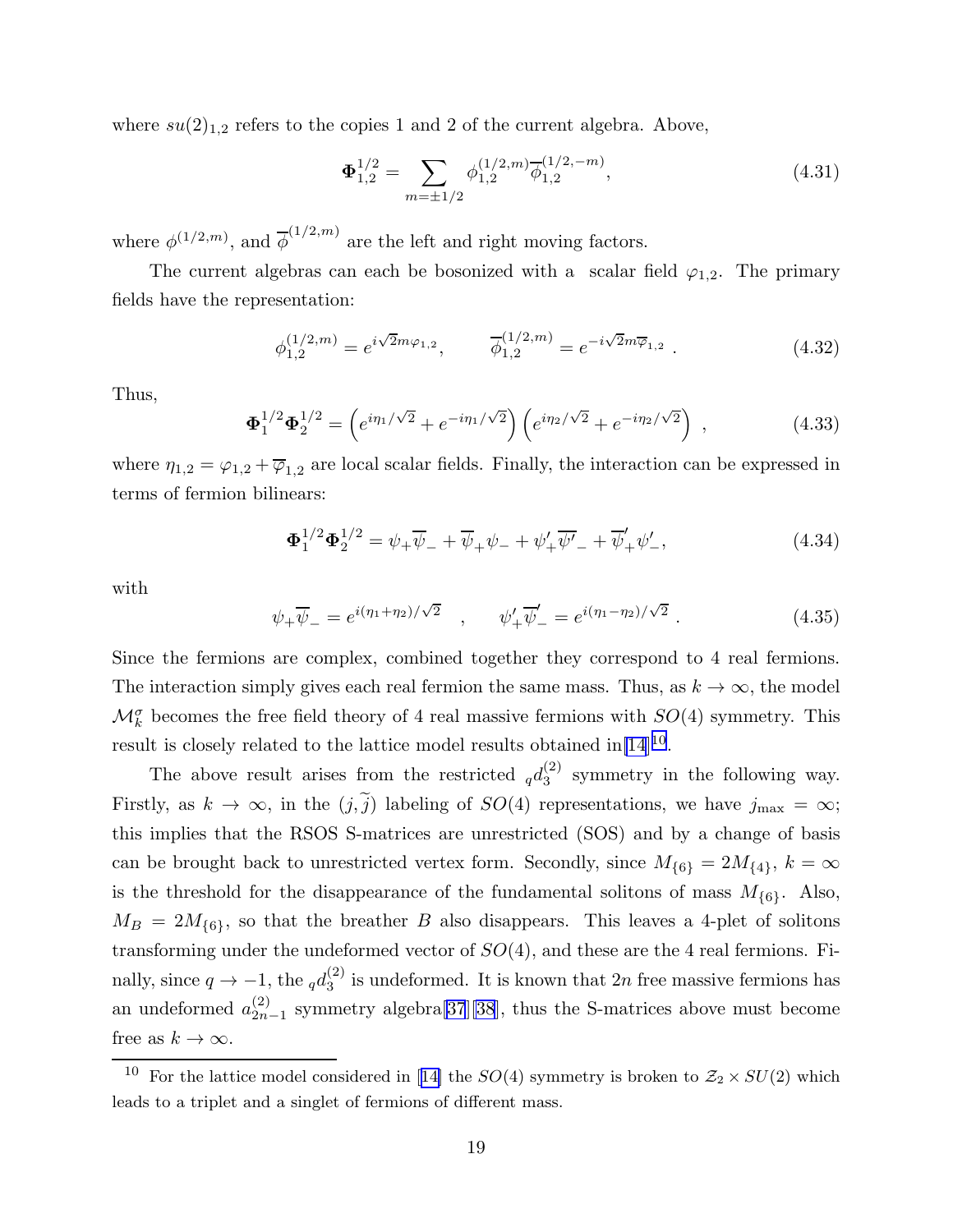### 5. Conclusions

In this paper we have studied the on–shell dynamics of coupled conformal field theories under the constraint of the integrability for the inter-layer coupling. A general framework for this kind of models is provided by the reduction of Affine Toda Field Theory associated with particular Dynkin diagrams. These are the Dynkin diagrams of the affine algebra  $\hat{g}$  which have the property that upon removing one of its nodes, one is left with two decoupled Dynkin diagrams  $g_1$  and  $g_2$  of finite dimensional simply laced Lie algebras: the latter represent then the Lie algebras from which tensor product of two minimal models is constructed using the coset construction. The removed node, on the other hand, specifies a particular integrable coupling between these two minimal models. An interesting model of this class is represented by the two–layer Ising model coupled by the magnetic operators: this model has been analyzed both in terms of the RSOS restriction of  $_q d_3^{(2)}$  $3^{(2)}$  as well as in terms of a bosonization scheme related to the Sine-Gordon model. It would be interesting to pursue further the analysis of this model as well as of the others by computing their form factors and their correlation functions: quantities particularly interesting in this respect would be the correlators involving operators living on the two different planes, as for instance the correlator  $\langle \sigma_1(x)\sigma_2(y)\rangle$  for the two–layer Ising model. Also it is clear that there are other interesting examples of the Dynkin gymnastics used in this paper. Finally, at a speculative level, one might ask if our integrable analysis of two (or four) coupled minimal models, discussed in this paper, could be some first step in understanding N coupled conformal field theories. If this could be done systematically, one may perhaps hope to be able to learn something about three dimensional theories.

### Acknowledgments

We would like to thank G. Delfino, G. Delius, G. Gandenberger, F. Lesage, H. Saleur, G. Sierra, and P. Simonetti for discussions. A.Lec. and G.M. would also like to thank the Institute for Theoretical Physics in Santa Barbara and the organizers of the program Quantum Field Theory in Low Dimensions: From Condensed Matter to Particle Physics which was held there, for the warm hospitality. This research is supported in part by the National Science Foundation under Grant. No. PHY94-07194. A.Lec. is supported in part by the National Young Investigator Program of the NSF, A.W.W.L by the A.P. Sloan Foundation, and G.M. by EC TMR Programme, grant FMRX-CT96-0012.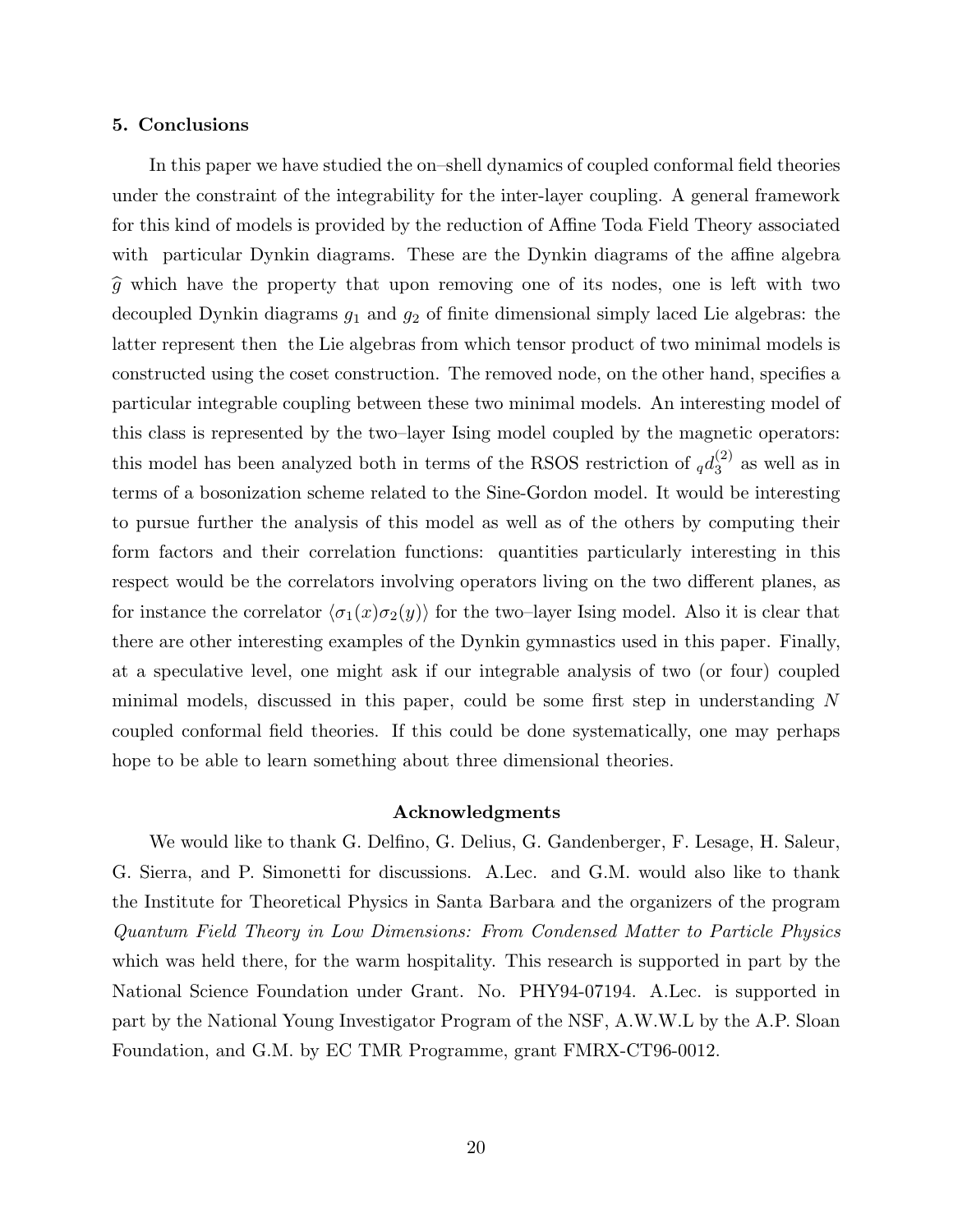## References

- <span id="page-21-0"></span>[1] A.A. Belavin, A.M. Polyakov and A.B. Zamolodchikov, Nucl. Phys. B 241 (1984), 333.
- [2] A. B. Zamolodchikov, in Advanced Studies in Pure Mathematics 19 (1989) 641; Int. J. Mod. Phys. A3 (1988) 743.
- [3] G.E. Andrews, R.J. Baxter and P.J. Forrester, J. Stat. Phys. 35 (1984),193.
- [4] C. Itzykson, H. Saleur and J.B. Zuber, Conformal Invariance and Applications to Statistical Mechanics, (World Scientific, Singapore 1988) and references therein.
- [5] P. Di Francesco, P. Mathieu and D. Senechal, *Conformal Field Theory*, Springer 1997.
- [6] G. Mussardo, *Phys. Rep.* **218** (1992), 215
- [7] A. B. Zamolodchikov and Al.B. Zamolodchikov, Ann. Phys.  $120$  (1979) 253.
- [8] M. Karowsky and P. Weisz, Nucl. Phys. B139 (1978) 445.
- [9] F. A. Smirnov, Form Factors in Completely Integrable Models of Quantum Field Theories (World Scientific) 1992, and references therein.
- [10] G. Delfino and G. Mussardo, *Nucl. Phys.* **B 455** (1995), 724.
- [11] P. Fendley, A.W.W. Ludwig and H. Saleur, Phys. Rev. Lett. 74 (1995) 3005; Phys. Rev. B52 (1995) 8934; Statphys 19, p.137 (World Scientific, 1996)
- [12] F.P. Milliken, C.P. Umbach and R.A. Webb, Solid State Comm. 97 (1996) 309.
- [13] S. P. Strong and A. J. Millis, Phys. Rev. Lett. 69 (1992) 2419; S. R. White, R. M. Noack and D. J. Scalapino, Phys. Rev. Lett. 73 (1994) 886; G. Sierra, On the Application of the Non Linear Sigma Model to Spin Chains and Spin Ladders, [cond-mat/9610057](http://arxiv.org/abs/cond-mat/9610057).
- [14] D. G. Shelton, A. A. Nersesyan and A. M. Tsvelik, Antiferromagnetic Spin-Ladders: Crossover Between Spin  $S = 1/2$  and  $S = 1$  Chains, [cond-mat/9508047.](http://arxiv.org/abs/cond-mat/9508047)
- [15] A. LeClair and A.W.W. Ludwig, " Minimal Models with Integrable Local Defects", ITP-97-080, preprint.
- [16] C.L. Kane and M.P.A. Fisher, Phys. Rev. B46 (1992) 15233
- [17] N. Yu. Reshetikhin and F. Smirnov, *Commun. Math. Phys.* **131** (1990), 157.
- [18] D. Bernard and A. LeClair, Nucl. Phys. B 340 (1990) 721; C. Ahn, D. Bernard and A. LeClair, Nucl. Phys. B 346 (1990) 409; A. LeClair, Phys. Lett. 230B (1989) 103.
- [19] T. Hollowood and P. Mansfield, Phys. Lett. B 226 (1989), 73.
- [20] T. Eguchi and S.K. Yang, *Phys. Lett.* **B 224** (1989), 373.
- [21] Vl.S. Dotsenko and V.A. Fateev, *Nucl. Phys.* **B 240** [FS12] (1984), 312.
- [22] P. Goddard and D. Olive, *Int. J. Mod. Phys.* **A 1** (1986), 303.
- [23] D. Bernard and A. LeClair, *Commun. Math. Phys.* **142** (1991), 99.
- [24] G. Felder and A. LeClair, *Int. J. Mod. Phys.* **A 7** (1992), 239.
- [25] I. Vaysburd, *Nucl. Phys.* **B 446** (1995), 387.
- [26] P. Goddard, A. Kent and D. Olive, Phys. Lett. 152B (1985) 105.